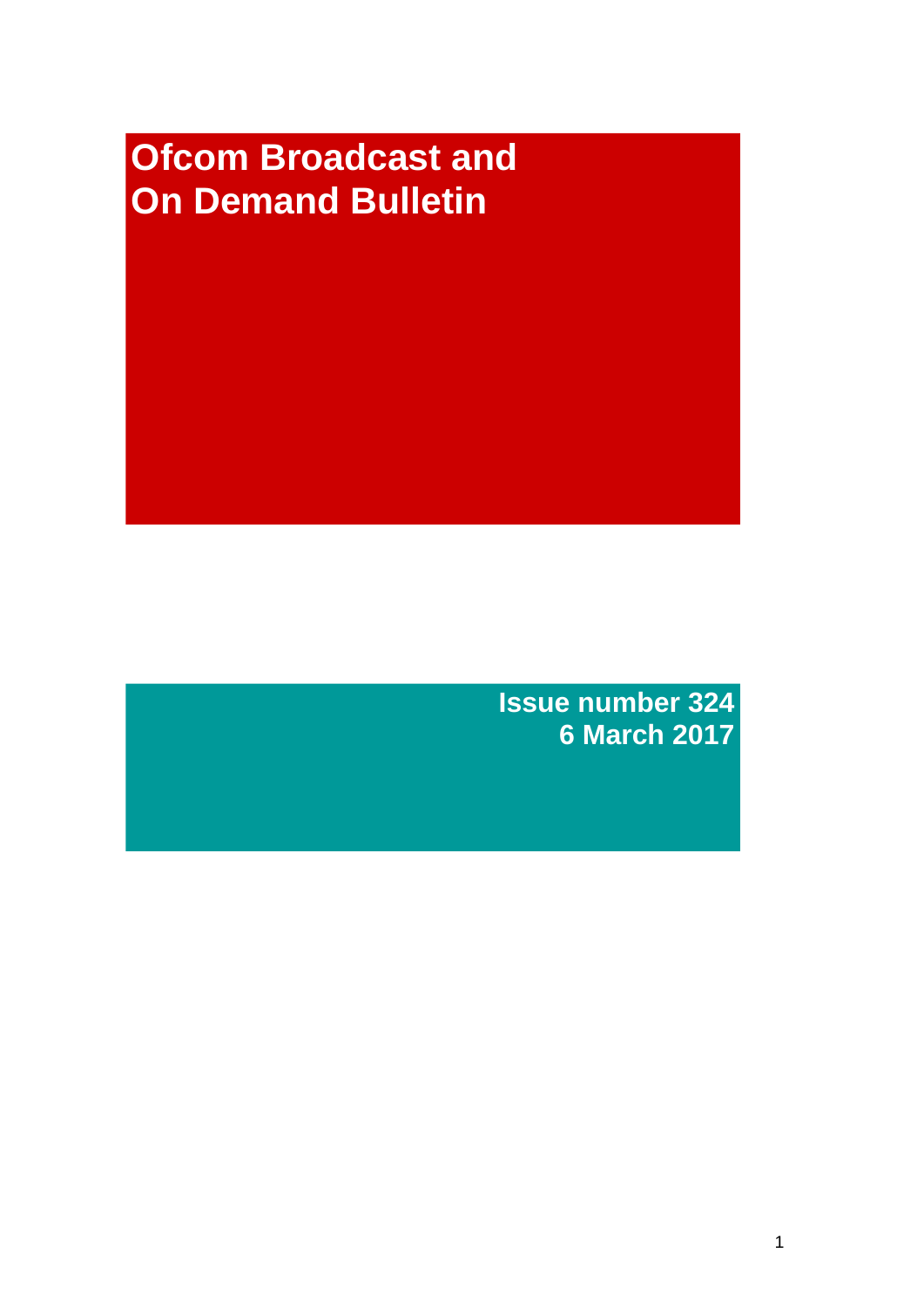# **Contents**

| Introduction                                                                                           | 3  |
|--------------------------------------------------------------------------------------------------------|----|
| <b>Broadcast Standards cases</b>                                                                       |    |
| In Breach                                                                                              |    |
| <b>The Motown Hour</b><br>Coast and County Radio (Scarborough), 10 November 2016, 11:16                | 5  |
| <b>Victoria Derbyshire</b><br>BBC2 and BBC News Channel, 23 January 2017, 10:55                        | 7  |
| <b>Fox Extra</b><br>Fox News, 5 and 6 August 2016, various times                                       | 8  |
| <b>Broadcast Licence Conditions cases</b>                                                              |    |
| In Breach                                                                                              |    |
| Providing a service in accordance with 'Key Commitments'<br>CAM FM (Cambridge), 9 to 12 September 2016 | 15 |
| <b>Retention and production of recordings</b><br>Radio Sangam, 27 November to 24 December 2016         | 17 |
| <b>Tables of cases</b>                                                                                 |    |
| <b>Complaints assessed, not investigated</b>                                                           | 19 |
| <b>Complaints outside of remit</b>                                                                     | 25 |
| <b>Investigations List</b>                                                                             | 26 |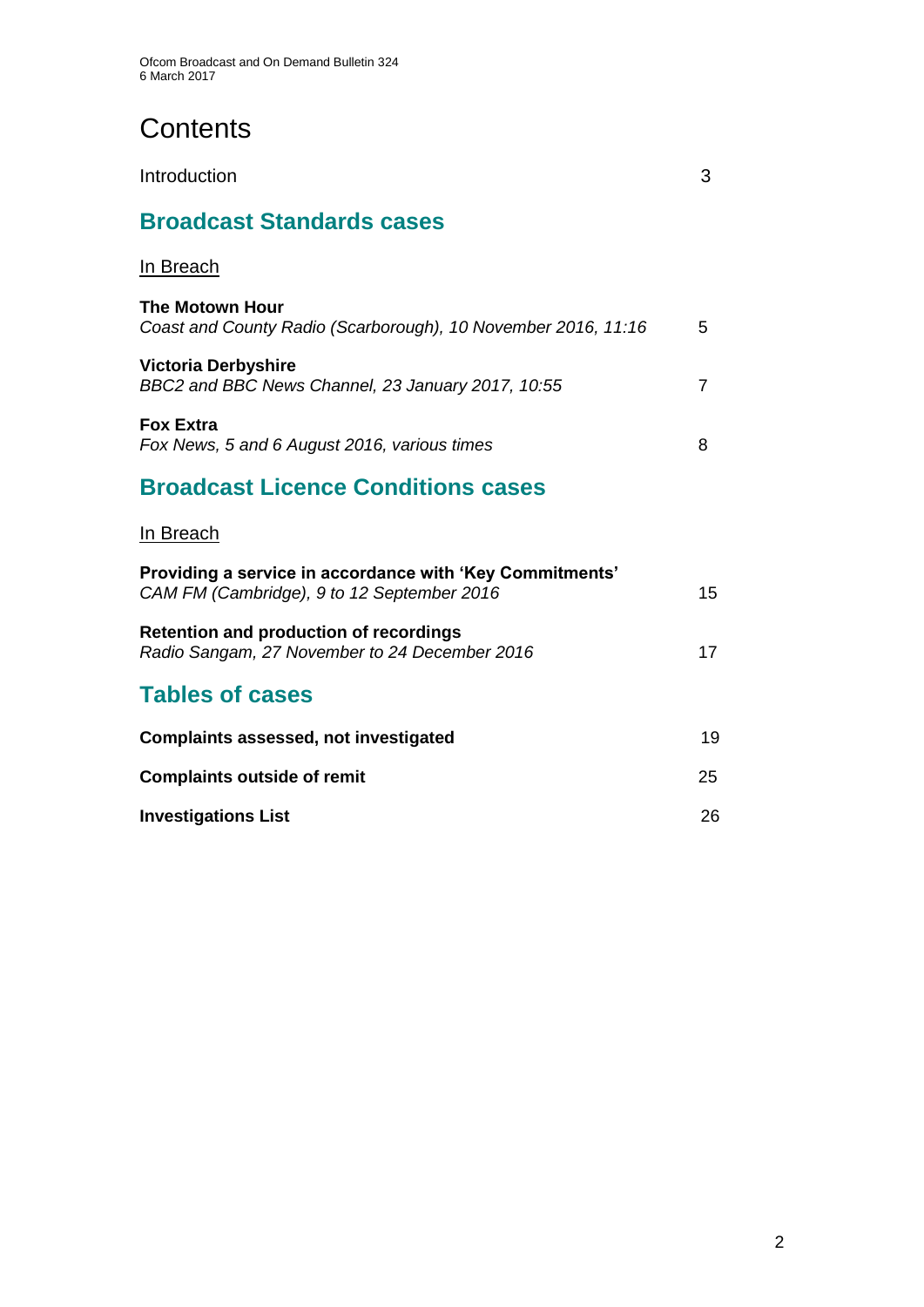# **Introduction**

Under the Communications Act 2003 ("the Act"), Ofcom has a duty to set standards for broadcast content as appear to it best calculated to secure the standards objectives<sup>1</sup>. Ofcom also has a duty to secure that every provider of a notifiable On Demand Programme Services ("ODPS") complies with certain standards requirements as set out in the Act<sup>2</sup>. Ofcom must include these standards in a code, codes or rules. These are listed below.

The Broadcast and On Demand Bulletin reports on the outcome of investigations into alleged breaches of those Ofcom codes and rules below, as well as licence conditions with which broadcasters regulated by Ofcom are required to comply. We also report on the outcome of ODPS sanctions referrals made by the ASA on the basis of their rules and guidance for advertising content on ODPS. These Codes, rules and guidance documents include:

- a) [Ofcom's Broadcasting Code](http://stakeholders.ofcom.org.uk/broadcasting/broadcast-codes/broadcast-code/) ("the Code") for content broadcast on television and radio services.
- b) the [Code on the Scheduling of Television Advertising](https://www.ofcom.org.uk/__data/assets/pdf_file/0014/32162/costa-april-2016.pdf) ("COSTA") which contains rules on how much advertising and teleshopping may be scheduled in television programmes, how many breaks are allowed and when they may be taken.
- c) certain sections of the [BCAP Code: the UK Code of Broadcast Advertising,](https://www.cap.org.uk/Advertising-Codes/Broadcast.aspx) which relate to those areas of the BCAP Code for which Ofcom retains regulatory responsibility for on television and radio services. These include:
	- the prohibition on 'political' advertising;
	- sponsorship and product placement on television (see Rules 9.13, 9.16 and 9.17 of the Code) and all commercial communications in radio programming (see Rules 10.6 to 10.8 of the Code);
	- 'participation TV' advertising. This includes long-form advertising predicated on premium rate telephone services – most notably chat (including 'adult' chat), 'psychic' readings and dedicated quiz TV (Call TV quiz services). Ofcom is also responsible for regulating gambling, dating and 'message board' material where these are broadcast as advertising<sup>3</sup>.
- d) other licence conditions which broadcasters must comply with, such as requirements to pay fees and submit information which enables Ofcom to carry out its statutory duties. Further information can be found on Ofcom's website for [television](http://licensing.ofcom.org.uk/tv-broadcast-licences/) and [radio](http://licensing.ofcom.org.uk/radio-broadcast-licensing/) licences.
- e) Ofcom's [Statutory Rules and Non-Binding Guidance for Providers of On-](http://stakeholders.ofcom.org.uk/binaries/broadcast/on-demand/rules-guidance/rules_and_guidance.pdf)[Demand Programme Services](http://stakeholders.ofcom.org.uk/binaries/broadcast/on-demand/rules-guidance/rules_and_guidance.pdf) for editorial content on ODPS. Ofcom considers sanctions in relation to advertising content on ODPS on referral by the Advertising Standards Authority ("ASA"), the co-regulator of ODPS for advertising or may do so as a concurrent regulator.

[Other codes and requirements](http://stakeholders.ofcom.org.uk/broadcasting/broadcast-codes/) may also apply to broadcasters, depending on their circumstances. These include the Code on Television Access Services (which sets out how much subtitling, signing and audio description relevant licensees must

<sup>1</sup> <sup>1</sup> The relevant legislation is set out in detail in Annex 1 of the Code.

<sup>&</sup>lt;sup>2</sup> The relevant legislation can be found at Part 4A of the Act.

<sup>3</sup> BCAP and ASA continue to regulate conventional teleshopping content and spot advertising for these types of services where it is permitted. Ofcom remains responsible for statutory sanctions in all advertising cases.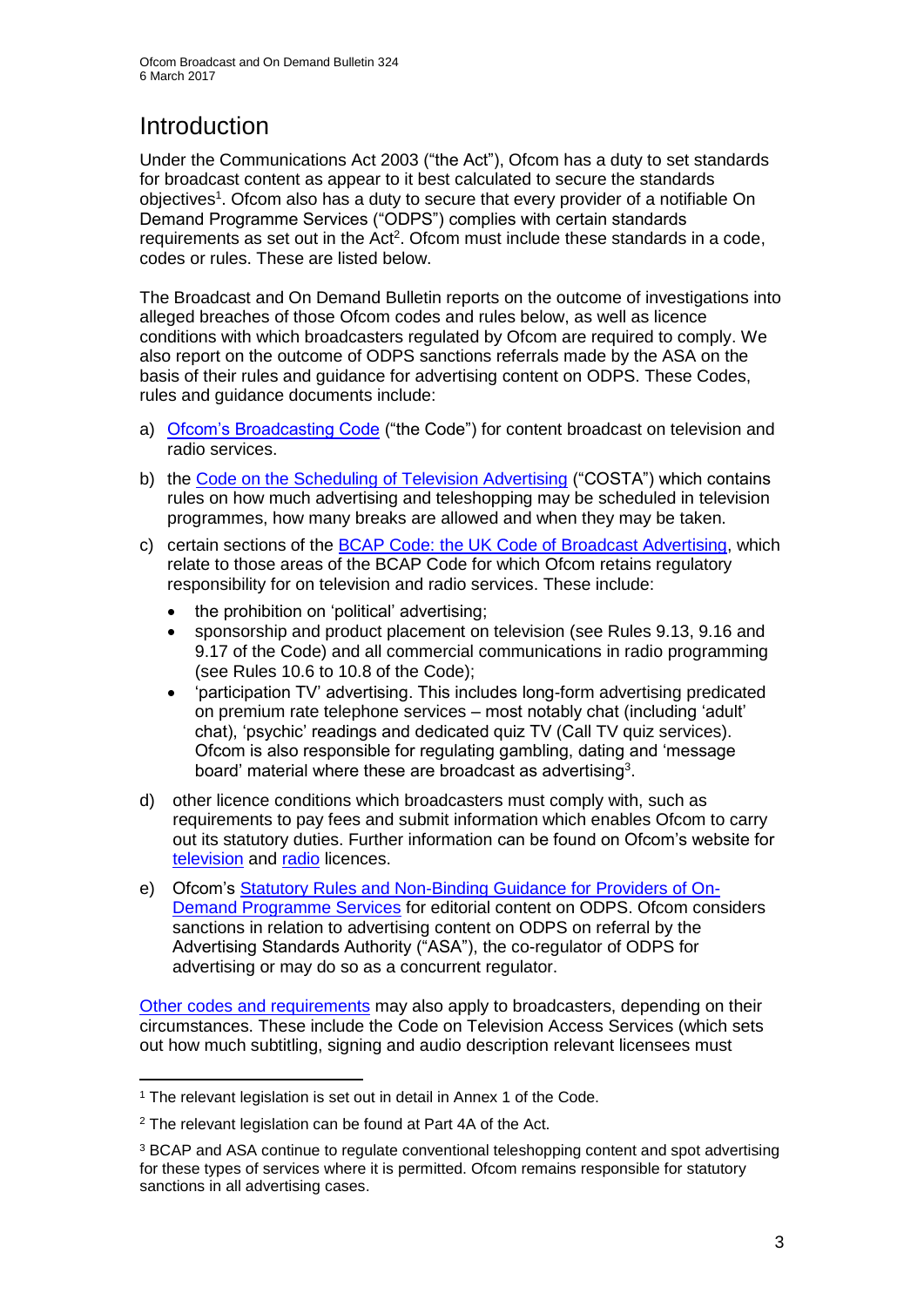provide), the Code on Electronic Programme Guides, the Code on Listed Events, and the Cross Promotion Code.

**It is Ofcom's policy to describe fully the content in television, radio and on demand content. Some of the language and descriptions used in Ofcom's Broadcast and On Demand Bulletin may therefore cause offence.**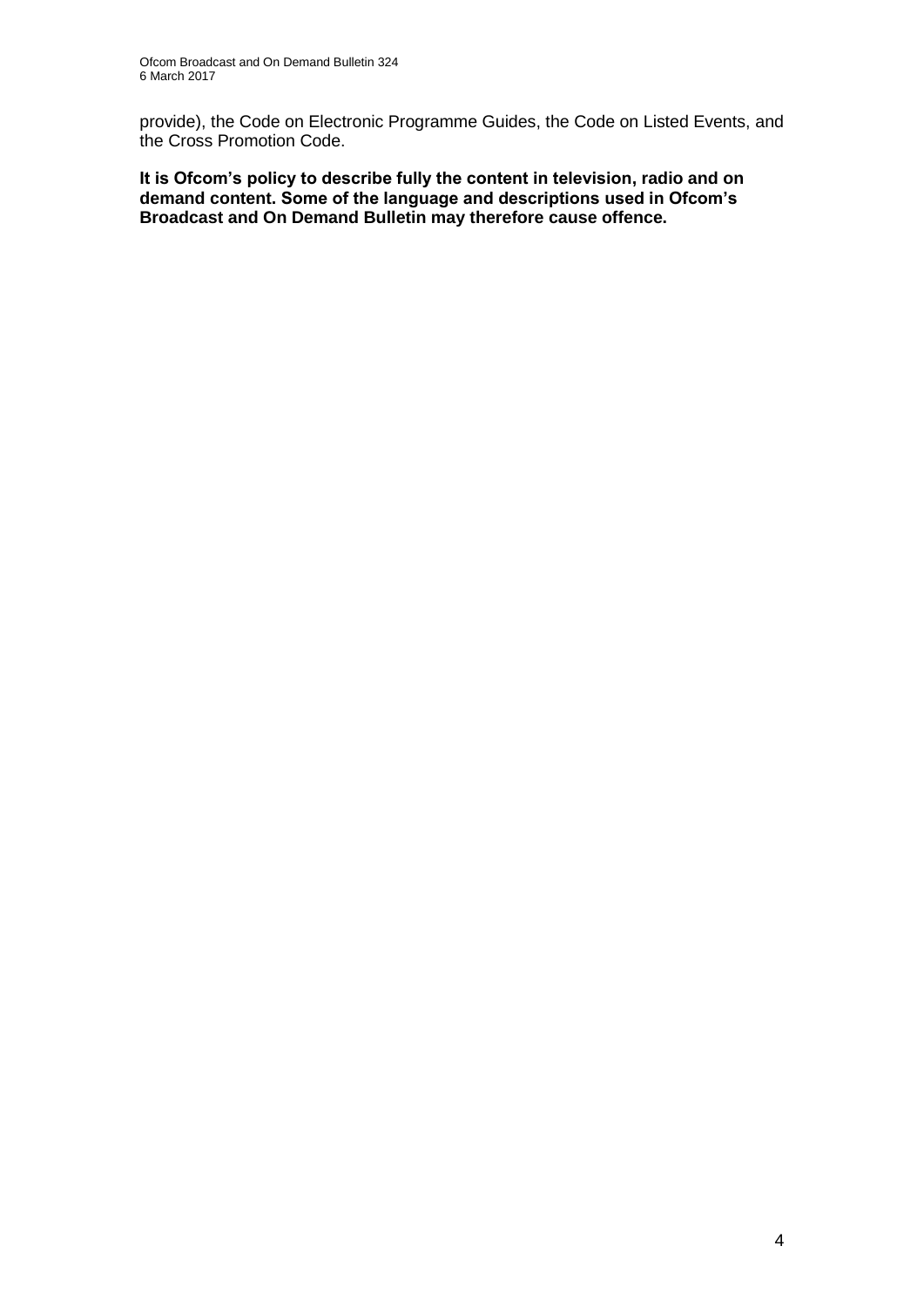# **Broadcast Standards cases**

# **In Breach**

# **The Motown Hour**

*Coast and County Radio (Scarborough), 10 November 2016, 11:16*

### **Introduction**

Coast and County Radio is a local digital sound programme service providing a music service for adults in North Yorkshire. The licence holder for this service is Scarborough Radio DAB Ltd ("the Licensee").

A listener alerted Ofcom to offensive language from the presenter at around 11:16. The presenter muttered *"fuck it"* when people talking outside the studio were picked up on the microphone.

Ofcom assessed whether the material raised issues warranting investigation under Rule 1.14, which states:

"The most offensive language must not be broadcast...when children are particularly likely to be listening (in the case of radio)".

The broadcast of this material occurred at approximately 11:16 on a Thursday during school term time, and therefore Ofcom considered that this was not a time when children would be particularly likely to be listening.

However, Ofcom did consider that the material raised issues warranting investigation under Rule 2.3 of the Code, which states:

"In applying generally accepted standards broadcasters must ensure that material which may cause offence is justified by the context...Such material may include, but is not limited to, offensive language...".

Ofcom therefore requested comments from the Licensee on how the material complied with this rule.

### **Response**

1

The Licensee said that all presenters and external contributors are advised of compliance responsibilities before going on air, and directed to Ofcom guidance. It considered the language on this occasion, whilst inexcusable, was due to an unintentional and unfortunate lapse of concentration by an experienced presenter, with no intent to offend.

The Licensee advised that it had since informed all presenters of the severity of this incident, and reminded them of studio etiquette. It said all presenters have also been given a copy of Ofcom's guidance on offensive language on radio<sup>1</sup> with a clear warning that this type of incident will not be tolerated.

<sup>1</sup> Ofcom Guidance: Offensive Language on Radio, December 2011: https://www.ofcom.org.uk/ data/assets/pdf file/0014/40541/offensive-language.pdf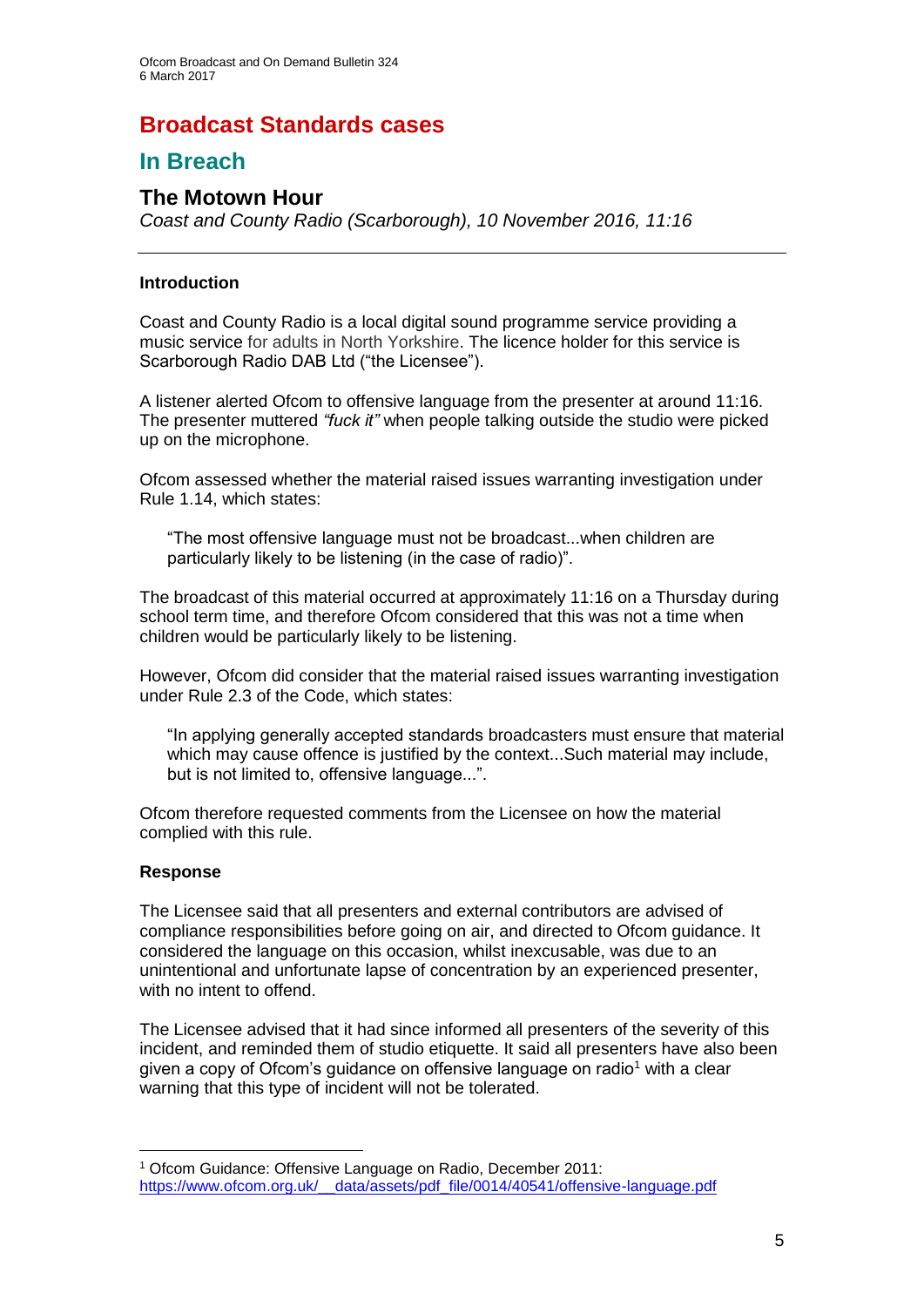# **Decision**

Under the Communications Act 2003, Ofcom has a duty to set standards for broadcast content as appear to it best calculated to secure the standards objectives, including that "generally accepted standards" are applied so as to provide adequate protection for members of the public from the inclusion of offensive and harmful material. These objectives are reflected in Section Two of the Code.

Rule 2.3 requires broadcasters to ensure that the broadcast of potentially offensive material must be justified by the context. Ofcom therefore considered first whether the language in this programme was potentially offensive; and, if so, whether the offence was justified by the context. Context includes, for example: the editorial content of the programme; the service on which it is broadcast; the time of broadcast; the likely size and composition of the potential audience; and the likely expectation of the audience.

Ofcom research<sup>2</sup> on offensive language clearly notes that the word "fuck" and variations of it are considered by audiences to be among the most offensive language. Therefore, the use of *"fuck it"* in this broadcast clearly had the potential to cause offence to the audience.

Ofcom went on to assess the context. Our guidance<sup>3</sup> on offensive language on radio states (regarding Rule 2.3): "Ofcom's 2010 audience research found that in general, listeners do not expect to hear strong language during the day on radio...In reaching any decision about compliance with the Code, Ofcom will take into account the likely audience expectations of a particular radio station at the time of broadcast."

In our opinion the majority of listeners to a local radio station playing a broad range of music and speech at this time of day would not expect programmes to contain examples of the most offensive language, as broadcast here. We acknowledged the Licensee's explanation that the language was not used intentionally, its regret, and that it has taken steps to prevent a recurrence. However, we noted there was no apology broadcast which could have helped to mitigate listeners' offence.

As a result, Ofcom considered that the broadcast of this language was not justified by the context, and that the Licensee therefore did not apply generally accepted standards, in breach of Rule 2.3 of the Code.

### **Breach of Rule 2.3**

1

See also the main report: [https://www.ofcom.org.uk/\\_\\_data/assets/pdf\\_file/0022/91624/OfcomOffensiveLanguage.pdf](https://www.ofcom.org.uk/__data/assets/pdf_file/0022/91624/OfcomOffensiveLanguage.pdf)

<sup>2</sup> Attitudes to potentially offensive language and gestures on TV and radio, September 2016. See page 12 of the Quick Reference Guide: [https://www.ofcom.org.uk/\\_\\_data/assets/pdf\\_file/0023/91625/OfcomQRG-AOC.pdf](https://www.ofcom.org.uk/__data/assets/pdf_file/0023/91625/OfcomQRG-AOC.pdf)

<sup>3</sup> Ofcom Guidance: Offensive Language on Radio, December 2011: https://www.ofcom.org.uk/ data/assets/pdf file/0014/40541/offensive-language.pdf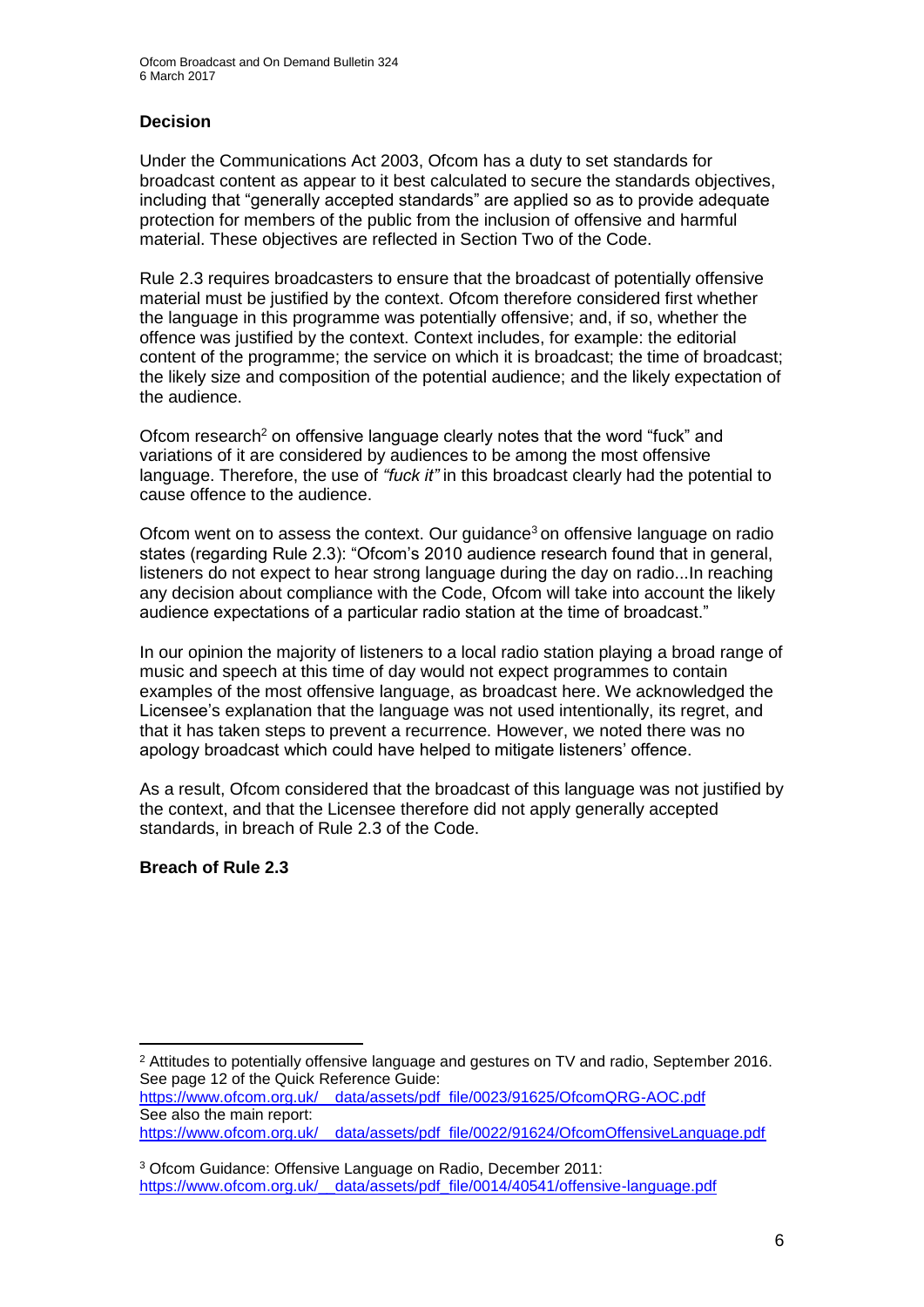# **In Breach**

# **Victoria Derbyshire**

*BBC2 and BBC News Channel, 23 January 2017, 10:55*

# **Introduction**

*Victoria Derbyshire* is a weekday morning current affairs programme that is simulcast on BBC2 and BBC News Channel. The programme features interviews, audience debates and breaking news.

A complainant alerted Ofcom to the use of the most offensive language broadcast during the programme at a time of day when children were available to view.

The programme broadcast a segment reporting on the release of the film *T2 Trainspotting*, and played a clip from the film, during which the word *"fucking"* was broadcast.

Ofcom considered the material raised issues warranting investigation under Rule 1.14 of the Code which states:

"The most offensive language must not be broadcast before the watershed…".

We therefore asked the BBC how the content complied with this rule.

### **Response**

The BBC acknowledged that this was a "clear mistake" adding that following the incident the programme Editor had spoken to the members of staff responsible.

### **Decision**

Under the Communications Act 2003, Ofcom has a statutory duty to set standards for broadcast content as appear to it best calculated to secure the standards objectives, one of which is that "persons under the age of eighteen are protected". This objective is reflected in Section One of the Code.

Rule 1.14 states the most offensive language must not be broadcast on television before the watershed. Ofcom's 2016 research<sup>1</sup> on offensive language clearly indicates that the word "fuck" and variations of it are considered by audiences to be amongst the most offensive language.

Although the BBC acknowledged this "clear mistake", the broadcast of the word "fucking" was an example of the most offensive language being broadcast before the watershed. Our Decision was therefore that this material was clearly in breach of Rule 1.14.

# **Breach of Rule 1.14**

1

<sup>1</sup> On 30 September 2016, Ofcom published updated research in this area: *Attitudes to potentially offensive language and gestures on television and on radio:*  [https://www.ofcom.org.uk/\\_\\_data/assets/pdf\\_file/0022/91624/OfcomOffensiveLanguage.pdf](https://www.ofcom.org.uk/__data/assets/pdf_file/0022/91624/OfcomOffensiveLanguage.pdf)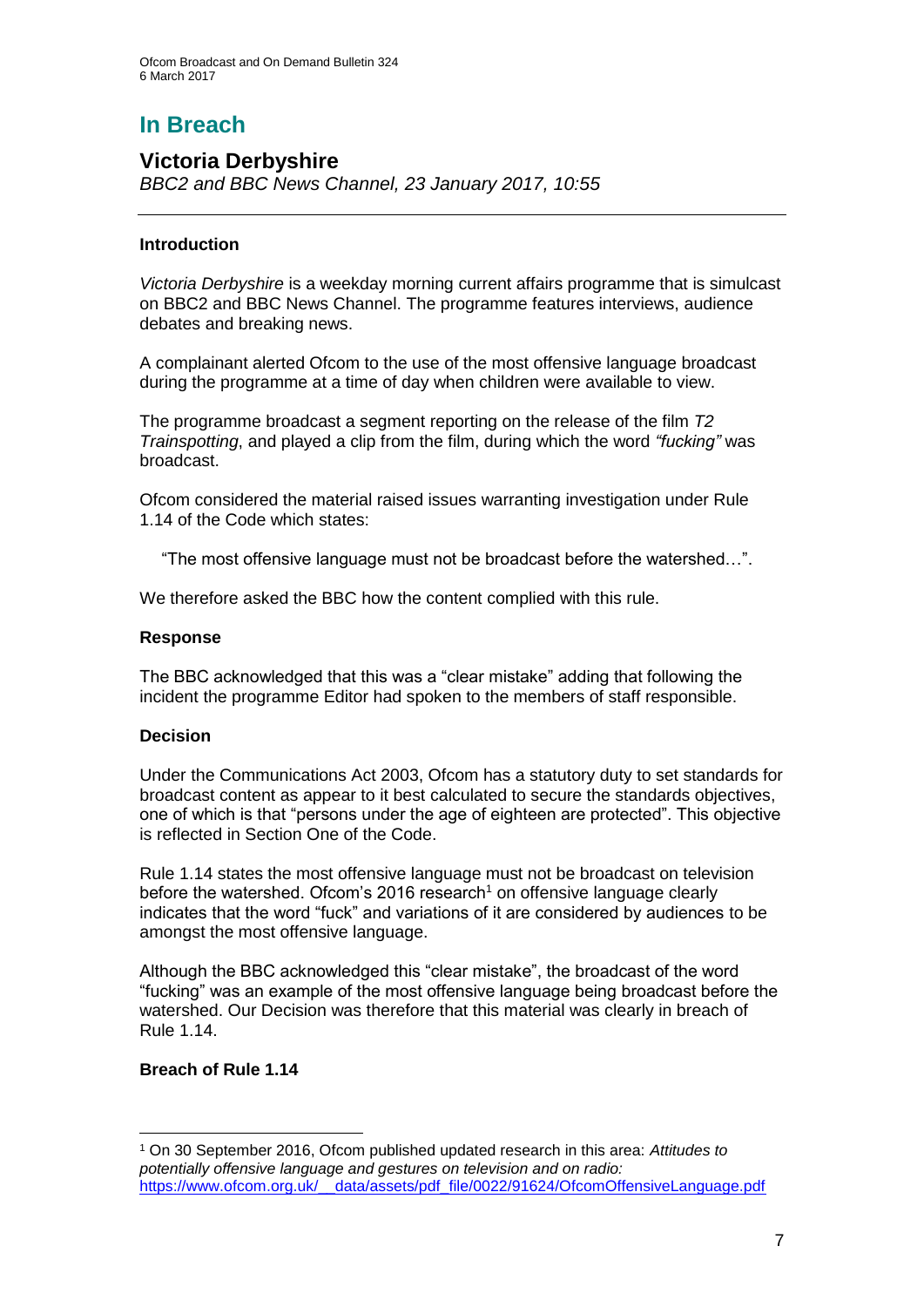# **In Breach**

### **Fox Extra** *Fox News, 5 and 6 August 2016, various times*

# **Introduction**

Fox News is a news channel originating in the USA, broadcast on the digital satellite platform and licensed by Ofcom in the UK. The licence for this channel is held by Fox News Network Limited Liability Company ("FNN" or the "Licensee").

A complainant alerted Ofcom to *Fox Extra* segments of around two minutes in length, routinely appearing during the *Hannity* programmes. These segments covered varied subjects, including cooking, health, technology and travel and guest interviews.

On 5 and 6 August 2016 the *Fox Extra* segments included references to three brands: 'Masalabody.com', 'Sailo' and 'The Ultimate Treadmill Workout'.

### 5 August 2016, 03:33

A health segment on weight loss was broadcast. This comprised two minutes 15 seconds on 'Masalabody.com' (a website run by a fitness coach who uses spices to aid weight loss) and 10 seconds on "The Matcha Miracle" (a recipe book by Mariza Snyder which recommends supplementing recipes with powdered green tea to aid weight loss). The segment, voiced by Dr Manny Alvarez of Fox News, included claims of efficacy regarding the Masalabody.com weight loss programme and a reference to the masalabody.com website, for example in the introduction the following material was broadcast:

| Dr Manny Alvarez: | "38 year old Nagina Abdulla has struggled with her weight<br>since her early high school years. After two kids she thought<br>she would never have the body she wanted".                                                                                                                                                                                                          |
|-------------------|-----------------------------------------------------------------------------------------------------------------------------------------------------------------------------------------------------------------------------------------------------------------------------------------------------------------------------------------------------------------------------------|
|                   | "After years of yo-yo diets, Nagina turned to the spices she<br>grew up with for inspiration. She adds flavour, not fat to make<br>meals tasty and founded Masalabody.com [image of website<br>including text "How would it feel to be the sexy woman on the<br>beach this summer" and "Get my FREE e-book with the exact<br>recipes you can lose 10 pounds" to spread the word". |
| Nagina Abdullah:  | "When I started incorporating spices into my food within one<br>month I lost 10 pounds and in less than a year I lost 40<br>pounds".                                                                                                                                                                                                                                              |
| Dr Manny Alvarez: | "Nagina uses cinnamon in her breakfast smoothie to manage<br>insulin levels and keep blood sugars low".                                                                                                                                                                                                                                                                           |
| Nagina Abdullah:  | "That's really important because it decreases fat storage".                                                                                                                                                                                                                                                                                                                       |
|                   | "If you have one teaspoon of cumin for three months, you<br>could lose up to three times as much weight as you would<br>have otherwise".                                                                                                                                                                                                                                          |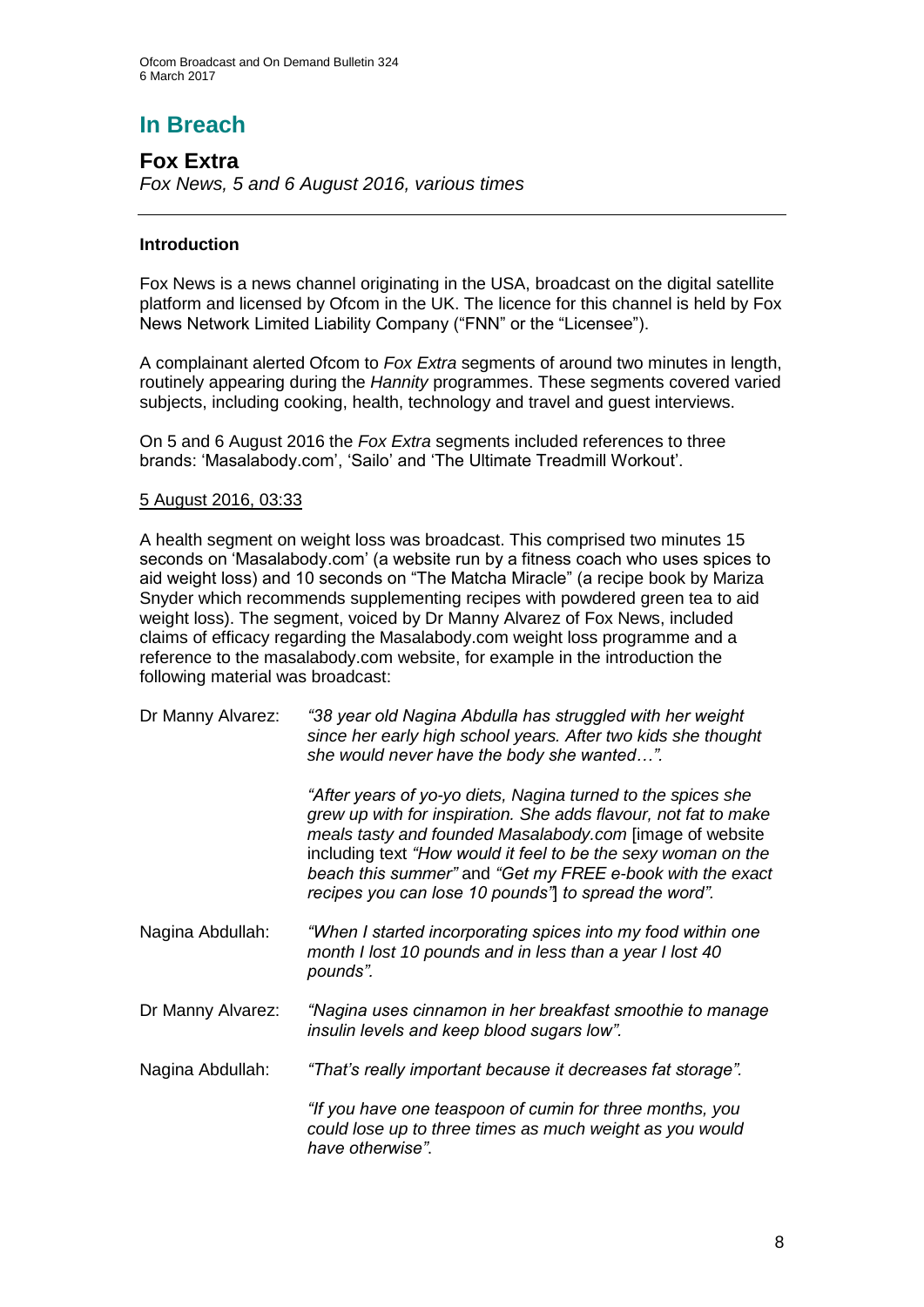The segment ended with a direction from Dr Manny Alvarez for viewers to visit *"masalabody.com for more info"*.

#### 6 August 2016, 03:57

This health segment, also voiced by Dr Manny Alvarez, lasted approximately two minutes and provided information on Precision Running, a new fitness programme devised by David Siik (a gym instructor), for example:

- Dr Manny Alvarez: *"35 year old David Siik is the creator of Precision Running, a treadmill class at Equinox that uses an unique training method he calls BITE, the Balanced, Interval, Training Experience".*
- David Siik: *"It's a big calorie burner, but when you do the balanced version of it you also strength train your body you'll get a tighter stomach and also I mean the cardiovascular benefits from doing interval training is tremendous".*

\*\*\*\*

\*\*\*\*

Dr Manny Alvarez: *"David says the BITE method is designed to blast fat and reduce wear and tear in your body".* 

*\*\*\*\**

*"…Over time the programme can help increase stamina, endurance and strength".*

*\*\*\*\**

- Dr Manny Alvarez: [image of man running] *"And for those running on their own, David shares the signature formula in his new book* [image of book] *The Ultimate Treadmill Workout".*
- David Siik: **[image of David Siik]** *"It's a lot of work, but it's insanely effective…".*

6 August 2016, 11:30

This one minute 50 second technology segment featured: Douglas Kennedy, a Fox News correspondent; a representative from Sailo (a company that allows users to rent boats and charter yachts); and a Sailo customer. During the segment, there were the following references to Sailo:

| Douglas Kennedy: | "So this is like Airbnb, but instead of renting apartments<br>you're renting sail and power boats".                                                                                              |
|------------------|--------------------------------------------------------------------------------------------------------------------------------------------------------------------------------------------------|
|                  | Sailo representative: "Yes exactly. We're basically taking a process that used to<br>take days and turning it into a five minute one".                                                           |
| Douglas Kennedy: | "Sailo has over 350 boats from the coast of Florida to up here<br>in Cape Cod with prices ranging from 350 dollars a day for a<br>pontoon boat, to over 40,000 dollars a day for a luxury yacht. |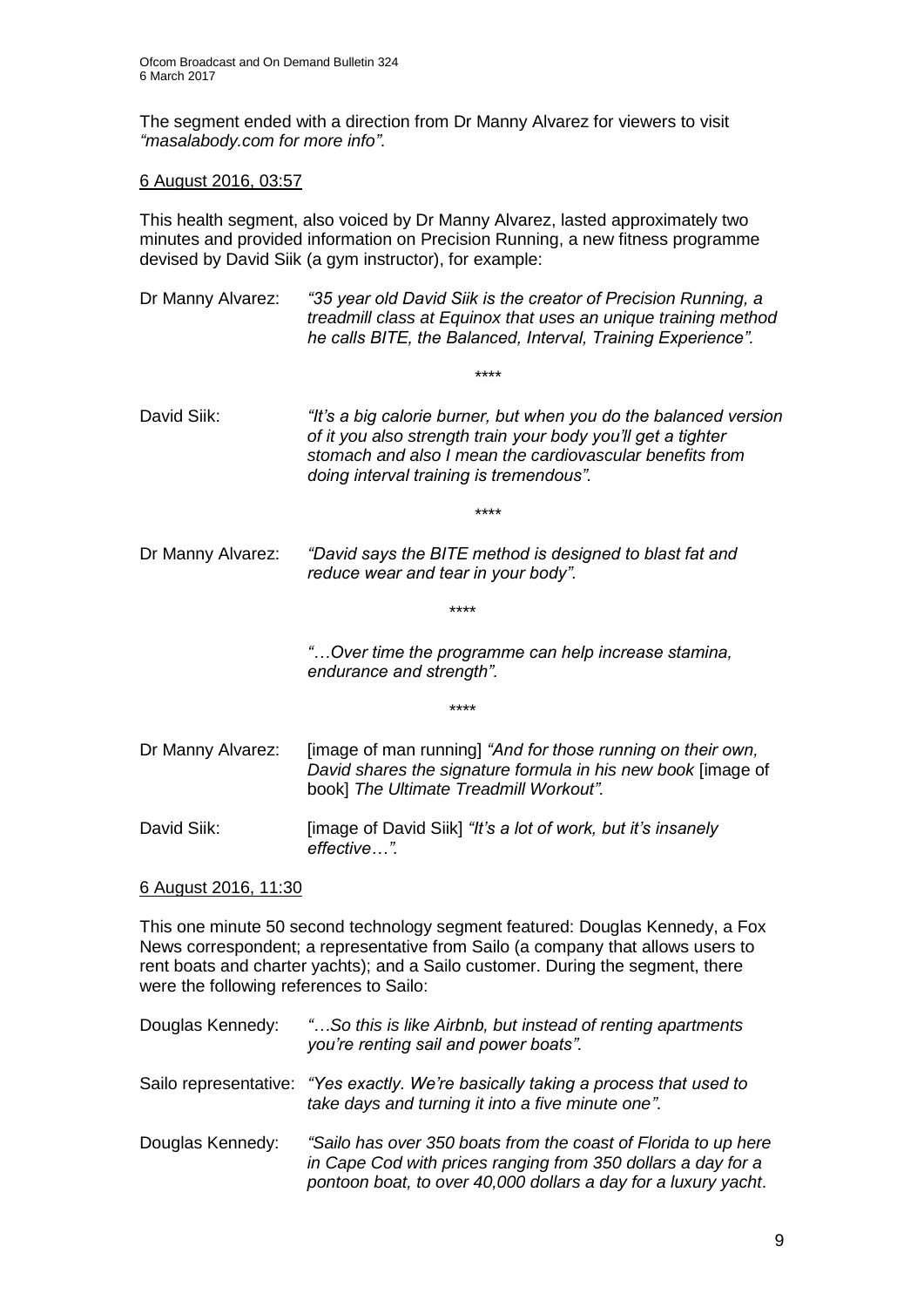[Image of Sailo website] *Sailo's search engine makes all transactions easy and seamless even providing both parties with up to a million dollars in insurance.* [Image of Sailo representative] *Now you also rent out skippers for less experienced sailors"*.

Sailo representative: *"We do. A lot of inexperienced people want to discover the lifestyle and Captains take care of planning, navigation, safety…".* 

\*\*\*\*

- Douglas Kennedy: *"It's all great news for Laura who can rent out Storm Petrel*  [image of yacht] *for 6,500 dollars per week. So this keeps you where you want to be at the helm of your own boat".*
- Laura (Sailo User): *"That's right by chartering the boat I can make my lifestyle part of my living".*
- Douglas Kennedy: *"Making her living and lifestyle on the water with Sailo. From Buzzards Bay, Douglas Kennedy, Fox News".*

Ofcom requested information from the Licensee about whether there were any commercial arrangements associated with the references to the brands. In response, Fox News told us that there were no such commercial arrangements. Based on this information, we considered the material raised issues warranting investigation under the following Code rules:

- Rule 9.4 "Products, services and trade marks must not be promoted in programming".
- Rule 9.5 "No undue prominence may be given in programming to a product, service or trade mark. Undue prominence may result from:
	- the presence of, or reference to, a product, service or trade mark in programming where there is no editorial justification; or
	- the manner in which a product, service or trade mark appears or is referred to in programming".

We sought the Licensee's comments on how the material complied with these rules.

### **Response**

Fox News stated that it did not "contract in any way with any organization or connected person for coverage of a particular product or service. Coverage of a product or service in programming is solely an editorial decision of Fox News and no other entity; no financial or commercial incentives dictate such decisions". It continued that the Fox Extra segments are "non-commercial programme interstitials that air in the United Kingdom in place of the commercial advertisements that run at the same time in the United States…". FNN said the content including references to Masalabody.com and Precision Running constituted "health segments" and the segment on Sailo, was a "technology segment".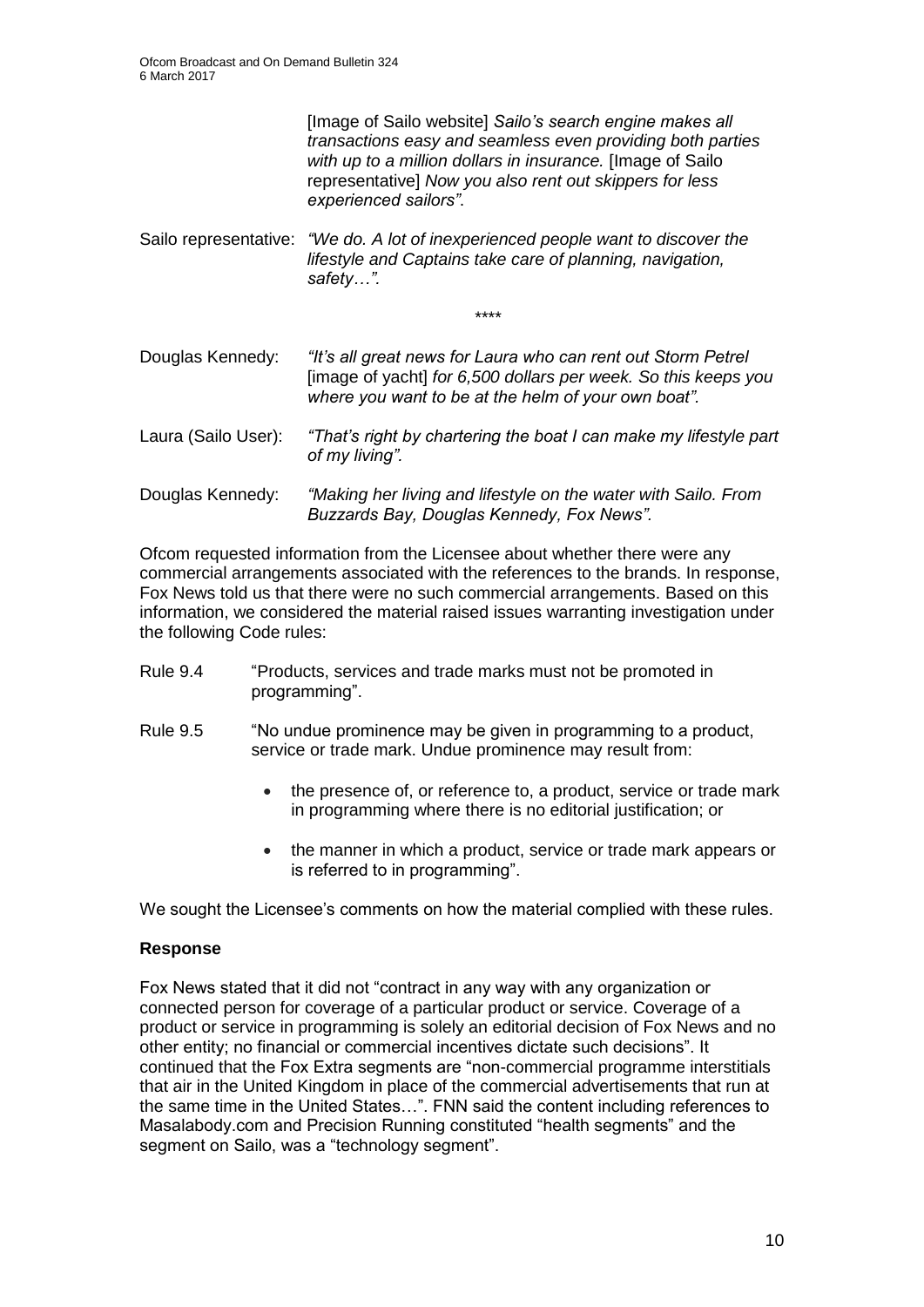# Rule 9.4

FNN argued that the aim of the content was not the promotion of a product, service or trade mark, but instead to report on new "methods and techniques" which viewers may wish to learn or use. FNN said the health segment on weight loss showed how viewers may use spiced food as a way to lose weight; the "Technology" segment focused on ways that viewers may make an expensive recreational sport more affordable and accessible; and the health segment on exercise focused on ways that runners can maximize the weight loss potential of their workouts.

The Licensee said the references to Masalabody.com, Sailo and David Siik's book were used for "reporting and illustration purposes only [and] motivated by the news and information prerogatives of … Fox News".

### Rule 9.5

FNN said the references to the three brands had clear editorial justification and that "no financial incentives dictate what stories Fox News chooses to cover in it programmes". It argued that the references "were used for illustration" and that it would make "little journalistic sense to introduce a technique or method and not offer an illustrative example or specialist on the subject". It argued that because the Fox Extra segments are interstitial programmes embedded within longer programmes, they are by their very nature short and brief. Given these constraints, there was simply no time to "present a variety of illustrative examples and still provide viewers with enough information to make watching a *Fox Extra* segment a worthwhile and valuable experience".

The Licensee said that the aim of the programmes was to provide viewers with "helpful consumer information". FNN conceived and produced the programmes with the intention of reporting on health and technology matters to "help viewers prepare for their August activities". It added that its viewers "appreciate and welcome reports that may help them lose weight or conveniently indulge a favourite hobby". Furthermore, the content did not contain any direct exhortations to viewers to purchase products or services.

The Licensee submitted that Article 10 of the European Convention on Human Rights ("ECHR") creates a legal context in which there is a presumption of freedom of expression and ensures broadcasters have a right to transmit – and their audiences a right to receive – information and ideas, which should only be "restricted where it is necessary and proportionate to do so". It added "conveying such information to viewers corresponds with the rights granted by the ECHR and in accordance with the broadcast privileges Ofcom licenses to Fox News".

In response to Ofcom's Preliminary View that the content was in breach of Rule 9.5, the Licensee argued that "efficacy claims, favourable treatment, neutral descriptions and case examples offered in the Programmes do no correspond to promotion" and submitted specific representations on each segment:

### *Health segment – Masalabody.com*

FNN said the weight loss segment did not promote one weight loss approach over the other. It submitted that claims of efficacy, "without challenge" did not, in its view, "correspond to promotion". Further, it believed that "the Code places no obligation on licensees to challenge every claim presented in a programme". FNN said that "it is considered standard journalistic practice to provide viewers with a way to find further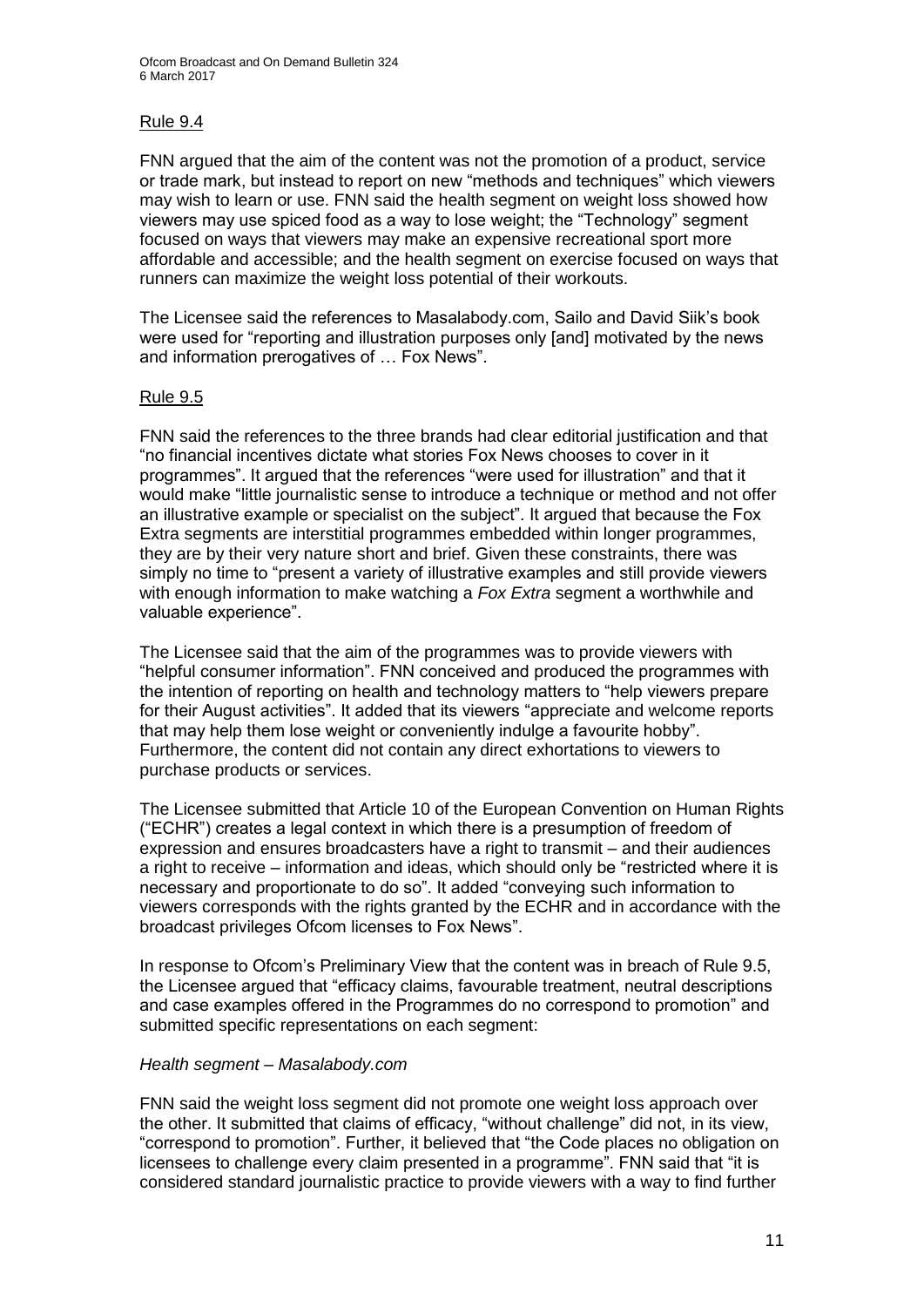information should a given segment pique their interest" and the programme did not reference the content of the third party website.

### *Health segment – Precision Running*

The Licensee argued that the presentation of the Precision Running technique and health and weight loss claims in conjunction with the reference to the book did "not constitute promotion". It said the claims "speak to general qualities of the exercise technique Siik has developed, without endorsement or challenge. It was a descriptive presentation". It continued that the book was cited at the end of the segment to provide viewers with an additional resource.

### *Technology segment – Sailo*

FNN submitted that "[f]avourable treatment of a subject does not necessarily constitute promotion". It argued that because the presenter found the Sailo service "easy", "seamless", and "cost effective" did not mean that the segment was "…touting the service as an act of promotion. The position conveyed in the segment is the opinion of Fox News, not a promotional announcement" and "[t]he references to pricing and availability are descriptive and informational". Finally, the Licensee argued that the fact that the technology segment focused on one company did not in itself support the conclusion that it was promotional.

# **Decision**

Under the Communications Act 2003 ("the Act"), Ofcom has a statutory duty to set standards for broadcast content as appear to it best calculated to secure a number of standards objectives, one of which is "that the international obligations of the United Kingdom with respect to advertising included in television and radio services are complied with". These obligations include ensuring compliance with the Audiovisual Media Services ("AVMS") Directive. The AVMS Directive places limits on the amount of advertising that broadcasters can show and requires that a distinction is maintained between advertising and editorial content.

The requirements of the Act and the AVMS Directive are reflected in Section Nine of the Code. The rules in this section serve to prevent programmes becoming vehicles for advertising and help to protect viewers from surreptitious advertising.

Section Nine does not prohibit all references to products and services in programmes. However, Rule 9.4 requires that products, services and trade marks must not be promoted in programming and Rule 9.5 requires that no undue prominence may be given in programming to a product, service or trade mark, noting that undue prominence may result from a reference to a product, service or trade mark, where there is no editorial justification, or from the manner in which a product, service or trade mark is referred to.

Ofcom recognises a broadcaster's right to transmit, and its audience's right to receive, information and ideas: these rights are reflected in the Code. The Code does not prevent broadcasters promoting, or offering for sale, goods and services that may be of interest to viewers. However, in line with the requirements of the AVMS Directive, such activity should be reserved to advertising and not be a feature of editorial content.

We considered each of the programmes in turn under Rules 9.4 and 9.5.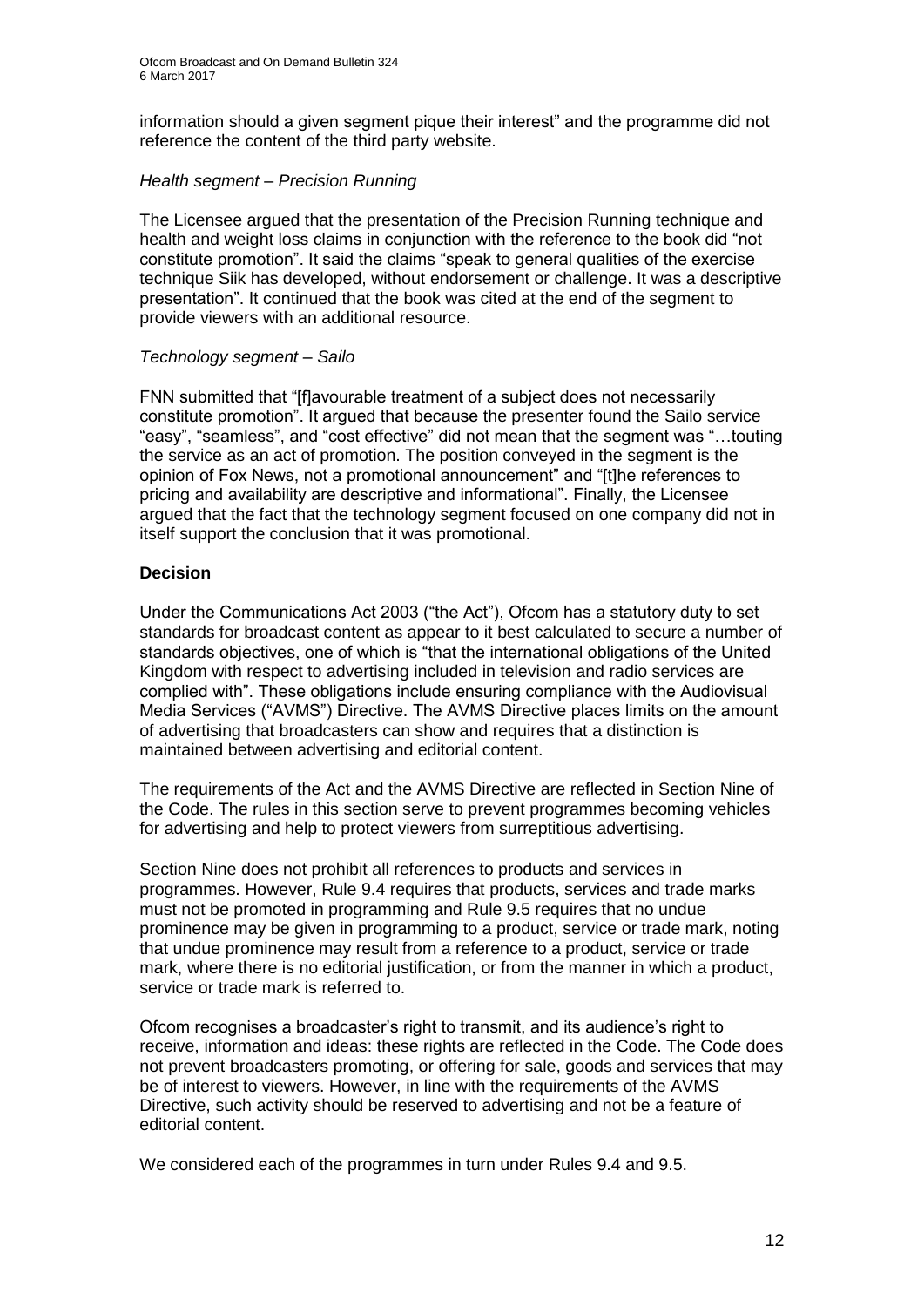#### 5 August 2016, 03:33 – Health segment (Masalabody.com)

The Licensee argued that the segment focused on suggesting ways that viewers may use spiced food as a way to lose weight and did not promote one weight loss approach over another.

Ofcom disagreed. We noted that in the two minute 25 second segment only ten seconds were dedicated to one weight loss technique (i.e. The Matcha Miracle), with the remainder of the segment focused on Nagina Abdulla and her company, Masalabody.com. Although we acknowledged the segment did not contain any explicit reference to the availability of the products or services offered by this company, it contained several claims for the efficacy of the recipes which were available from the website. Further, on the two occasions the website was referenced during this segment, a screen shot from the website was shown which included the text: *"How would it feel to be the sexy woman on the beach this summer"* and *"Get my FREE e-book with the exact recipes you can lose 10 pounds"*. Our concern in this case was not the accuracy of the featured claims but that this content was more akin to advertising than editorial content. Further, the segment explicitly directed viewers to the website for more information on where they could sign up to receive a recipe pamphlet or pay to receive one-to-one exercise coaching with the company founder.

Ofcom therefore considered that this segment promoted the website and the founder's business. Further, we did not consider that an item ostensibly about the use of spices in cookery to aid weight loss justified the reference to the website, Nagina Abdullah's weight loss programme or coaching services. As a result, these references were also given undue prominence. This programme was therefore in breach of Rules 9.4 and 9.5 of the Code.

### 6 August 2016, 03:57 – Health segment (Precision Running)

The segment focused on a new training programme offered by gym instructor, David Siik. It contained several claims about the "unique training technique" which could improve cardio vascular performance and muscle tone and increase weight loss. We took into consideration FNN's comments that the reference to David Siik's book was for "reporting and illustration purposes only…" and an "additional resource" for viewers.

However, we considered the reference to the book (*"for those running on their own David shares the signature formula in his new book"*) in conjunction with the health and weight loss claims (e.g. *"Over time the programme can help increase stamina, endurance and strength"*) made the segment promotional in nature. The Code does not require every claim to be challenged by the broadcaster, however we considered that given the programme focused solely on David Siik and his Precision Running programme at Equinox gym, the level of prominence given to the book and exercise programme was not editorially justifiable. The references were therefore in breach of Rules 9.4 and 9.5 of the Code.

### 6 August 2016, 11.30 – Technology segment (Sailo)

Again, we noted the Licensee's arguments that the item was a technology segment which included reference to Sailo for reporting and illustration purposes only and its view that featuring a sole company in a programme of this nature is not necessarily at odds with Rules 9.4 and 9.5. We also took into account the Licensee's argument that the "references to pricing and availability are descriptive and informational".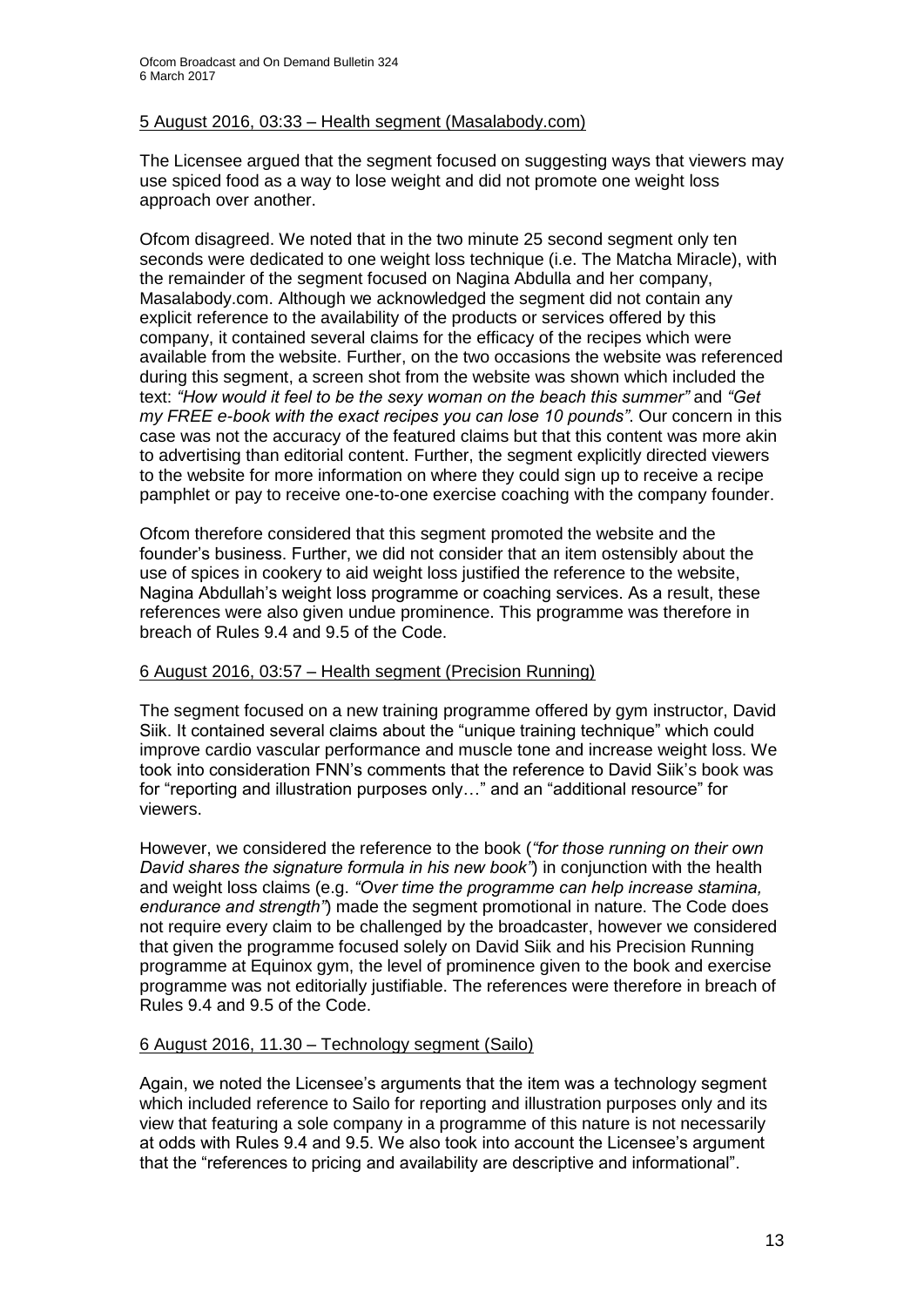Although content may include material about a particular company or its activities, this does not necessarily preclude it from also being promotional in nature. The guidance to Rule 9.4 also states "[i]n general, products or services should not be referred to using favourable or superlative language and prices and availability should not be discussed". We considered the references to the brand were favourable and information on prices and availability were included in this two minute segment. In our view these references were clearly promotional. Further, we considered that the segment was not about hiring vessels for recreational purposes in general but instead was dedicated to the services of one company. We therefore considered that the segment promoted Sailo, in breach of Rule 9.4 of the Code.

In addition, we considered there was insufficient editorial justification for the inclusion of the numerous references to the Sailo company and its products and services. Therefore, these references were unduly prominent, in breach of Rule 9.5 of the Code.

### **Breaches of Rules 9.4 and 9.5**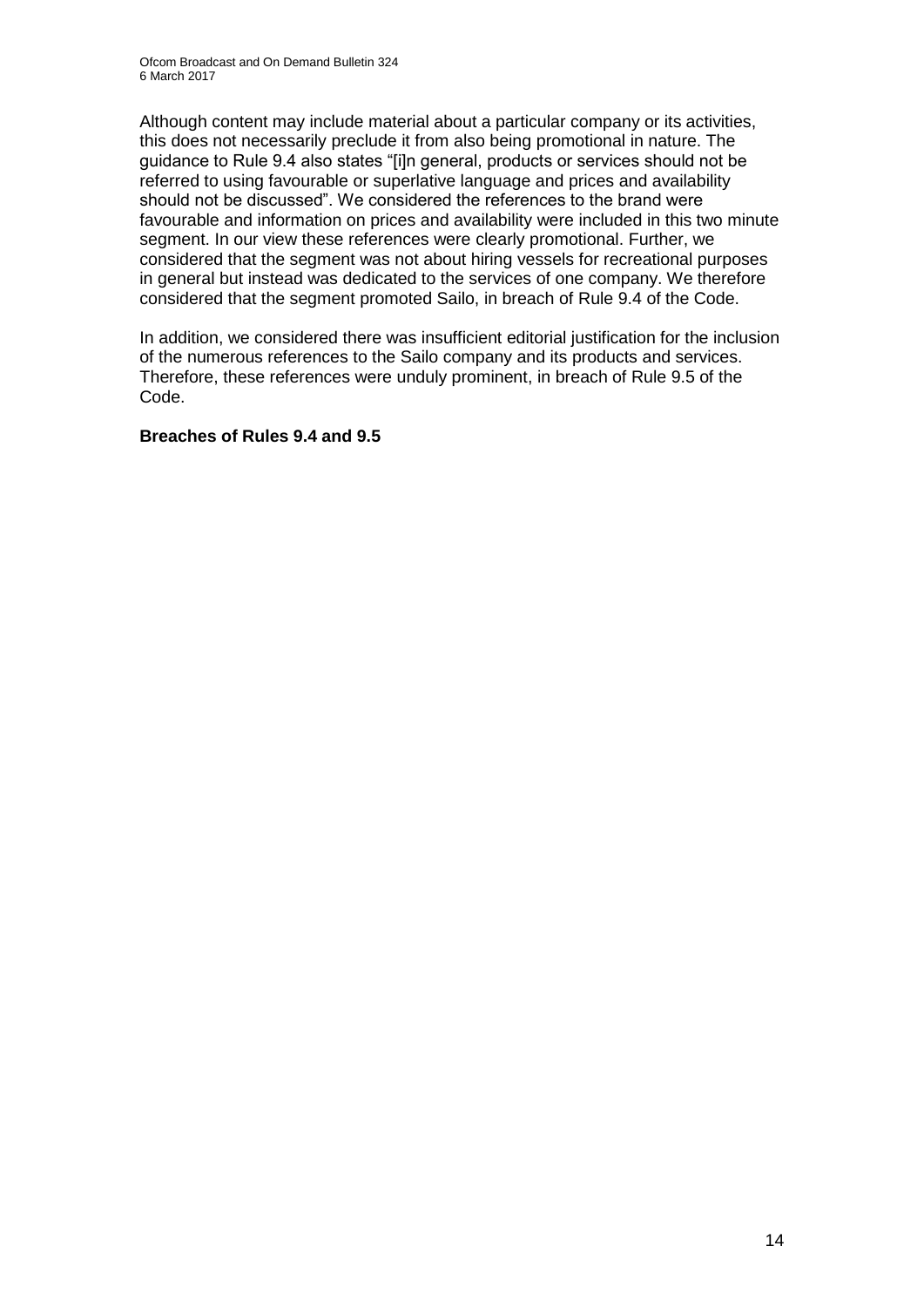# **Broadcast Licence Conditions cases**

# **In Breach**

# **Providing a service in accordance with 'Key Commitments'**

*CAM FM (Cambridge), 9 to 12 September 2016*

# **Introduction**

1

CAM FM is a community radio station licensed to provide a service for the educational community of Cambridge. The licence is held by Cambridge and Anglia Ruskin Student Radio Limited ("CAM FM" or "the Licensee").

Like other community radio stations, CAM FM is required to deliver the 'Key Commitments' which form part of its licence<sup>1</sup>. These set out how the station will serve its target community and include a description of the programme service; social gain (community benefit) objectives such as training provision; arrangements for access for members of the target community; opportunities to participate in the operation and management of the service; and accountability to the community.

Ofcom received a complaint alleging that CAM FM was not compliant with the following Key Commitment in its licence:

"The service provides original output for a minimum of … four hours per day during the holiday periods".

"Original output" is defined in CAM FM's licence as "output that is first produced and transmitted by the service, and excludes output that was transmitted elsewhere before. Original output can be live or voice-tracked. Repeat broadcasts of original output do not count towards the minimum requirement." We do not consider an automated playout of continuous music, with no speech content, to constitute "original output".

We requested recordings of three days of CAM FM's output, covering Thursday 8, Friday 9 and Monday 12 September 2016. The Licensee considered that these dates fell within the "holiday" period, which, as stated above require a minimum of four hours per day of original output. We also asked the Licensee to highlight the original output on its schedule for the three monitoring days.

Responding to our request, the Licensee stated that there was no original output broadcast on 9 and 12 September 2016 and 5 hours of original output broadcast on 8 September 2016.

Ofcom also noted that there was a general lack of speech content on the station, bringing into question its compliance with another Key Commitment:

"Speech. The main types of speech output broadcast over the course of each week are: local and community news, current affairs, discussion, advice and information".

<sup>1</sup> The Key Commitments are contained in an annex to CAM FM's licence. They can be viewed in full at:

<http://static.ofcom.org.uk/static/radiolicensing/Community/commitments/cr000193.pdf>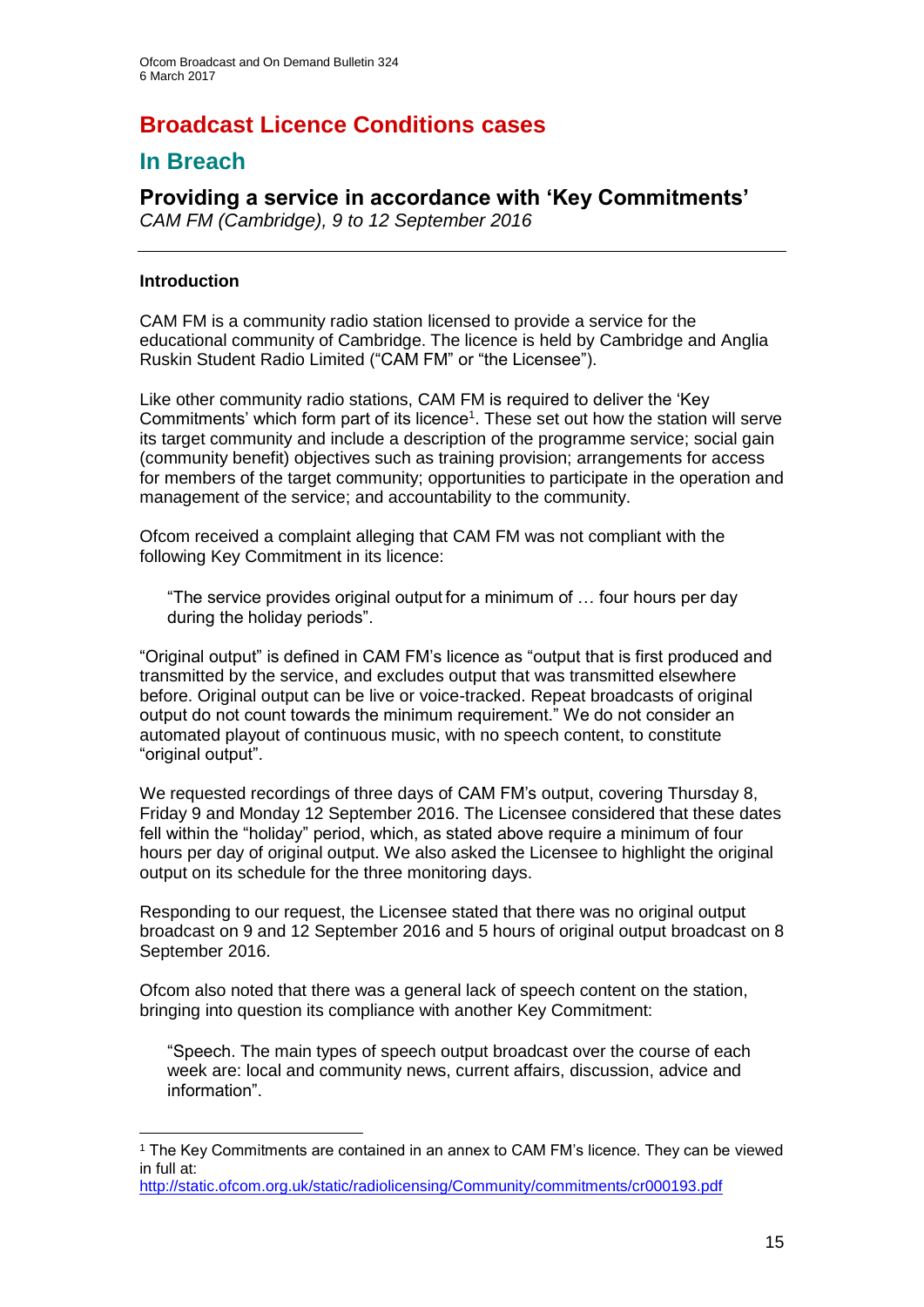Ofcom considered that these issues warranted investigation under Conditions 2(1) and 2(4) in Part 2 of the Schedule to CAM FM's licence. These state, respectively:

"The Licensee shall provide the Licensed Service specified in the Annex for the licence period." (Section 106(2) of the Broadcasting Act 1990); and

"The Licensee shall ensure that the Licensed Service accords with the proposals set out in the Annex so as to maintain the character of the Licensed Service throughout the licence period." (Section 106(1) of the Broadcasting Act 1990).

We therefore requested CAM FM's comments on how it was complying with these conditions, with reference to the specific Key Commitments set out above.

### **Response**

The Licensee stated that the shortfall in original output was caused by two main problems.

Firstly, it experienced a significant drop in the number of volunteers, as CAM FM "went from having over 200 members to around 60 by the beginning of the Michaelmas [autumn] Term".

Secondly, the equipment in one of its two studios had failed and had to be uninstalled and sent to Germany for repair. It was reinstalled on 20 September 2016. The Licensee noted that this problem was its main focus at the time, and it had overlooked the fact that it's (original) broadcast hours had fallen.

CAM FM suggested that the monitoring period was therefore "anomalous" in terms of the amount of speech content broadcast. To support this claim, it provided examples of previous and upcoming examples of speech content, and attached a term time schedule of speech content.

# **Decision**

Ofcom has a number of duties in relation to radio broadcasting, including securing a diverse range of local radio services which are calculated to appeal to a variety of tastes and interests, along with the optimal use of the radio spectrum. These matters are reflected in the licence condition requiring the provision of the specified licensed service. Provision by a licensee of its licensed service on the frequency assigned to it is the fundamental purpose for which a community radio licence is granted.

On two of the three days we assessed, CAM FM failed to provide the original output for the four hours per day required by its licence. On two of the three days, there was no speech content broadcast at all.

Our Decision therefore is that CAM FM breached its licence. While we are cognisant of the reasons for this particular situation arising, we are putting the Licensee on notice that, should similar issues arise in future, we may consider taking further regulatory action.

**Breaches of Licence Conditions 2(1) and 2(4) in Part 2 of the Schedule to the community radio licence held by Cambridge and Anglia Ruskin Student Radio Limited (licence number CR000193BA/2)**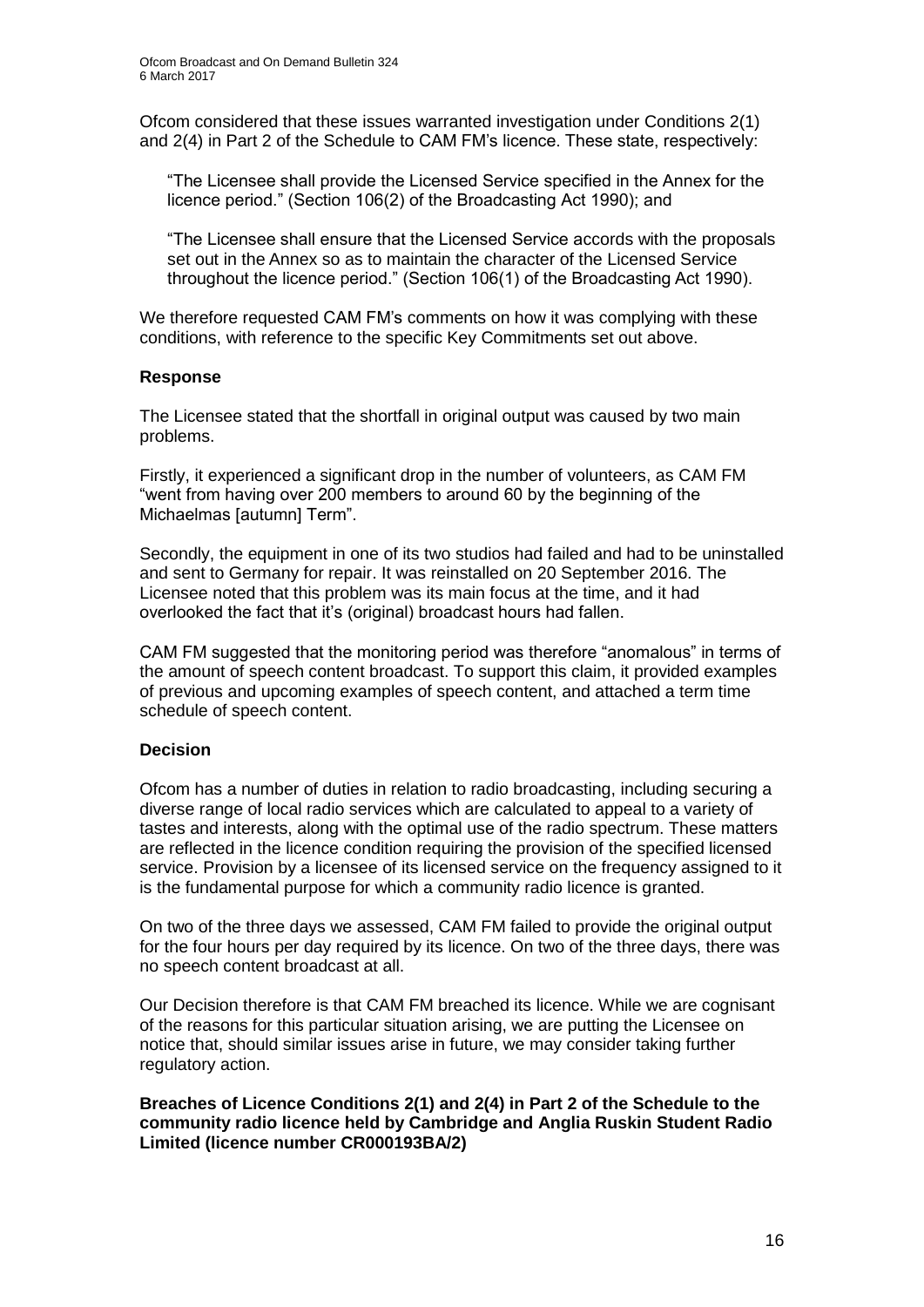# **In Breach**

# **Retention and production of recordings**

*Radio Sangam, 27 November to 24 December 2016*

### **Introduction**

Radio Sangam is a community radio station serving the Indian, Pakistani and Bangladeshi communities of Huddersfield. The licence for the service is held by Communities Together (or "the Licensee").

Ofcom received a complaint regarding the Licensee's compliance with Section Ten of the Code (commercial communications on radio). We therefore asked Communities Together for a recording of the relevant output – broadcast on 6 December 2016 – so we could assess the complaint.

Communities Together said that, on trying to comply with our request, it had found that part of the relevant disk was damaged and the Licensee had not therefore retained recordings of Radio Sangam's output from 27 November to 24 December 2016.

Ofcom considered that this raised issues warranting investigation under Conditions 8(2)(a) and (b) of Communities Together's licence, which require the Licensee to:

- "(a) make and retain, for a period of 42 days from the date of its inclusion, a recording of every programme included in the Licensed Service...
- (b) at the request of Ofcom forthwith produce to Ofcom any … recording for examination or reproduction…".

We therefore sought the Licensee's comments on its compliance with these conditions.

### **Response**

The Licensee said it recorded its output on various disks, which were "changed periodically". It added that it believed it had retained the material requested by Ofcom, but had found that, "on removal of the disk to obtain the recording, a partition of the disk [had] been damaged". Communities Together added that "the period of recordings on that partition [was] from the 27th November to the 24th December 2016". The Licensee said that, "upon discovering this, [it] sent the disk to a computer specialist to see if the information could be recovered", which had not been possible.

Communities Together said that, "to help mitigate this sort of loss in the future, [it had] installed a further and new server to back up the back up, in essence creating two recordings of [its] output". The Licensee said it took compliance seriously and, even though it had been unable to provide the recording requested in this instance, it would be "forthcoming and honest in [its] responses to any questions posed", adding that it had "retained recordings from all other periods from the day [it] launched [its] service", which it hoped Ofcom accepted as evidence of its intention to keep recordings of all its output.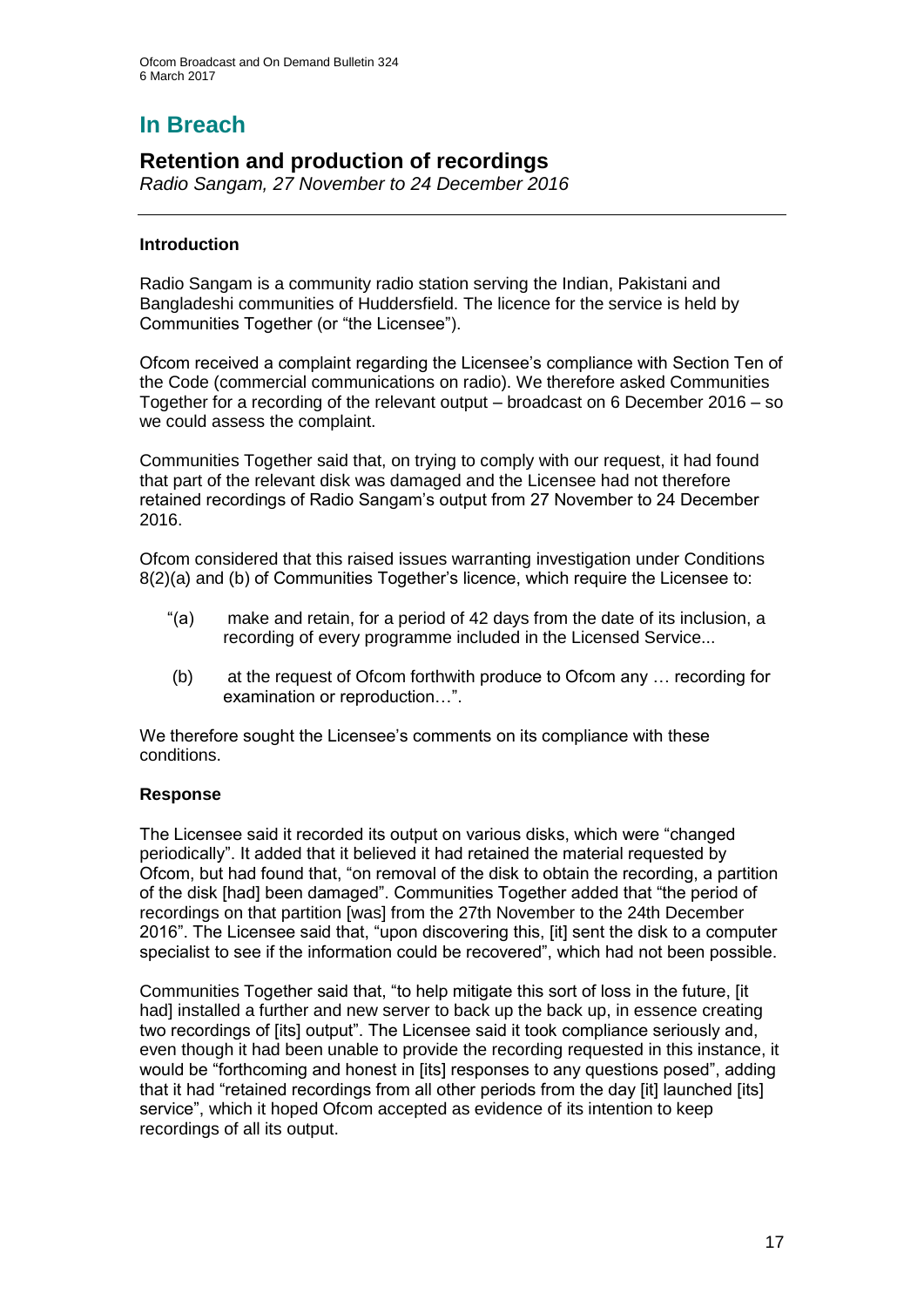# **Decision**

1

Under the Communications Act 2003, Ofcom has a duty to ensure that in each broadcaster's licence there are conditions requiring the Licensee to retain recordings of each programme broadcast, in a specified form and for a specific period after broadcast, and to comply with any request to produce such recordings issued by Ofcom. Community Radio licences reflect these obligations in Licence Conditions 8(2)(a) and (b) and licensees are required to retain recordings of their output for a period of 42 days from the date of broadcast.

In this case, the Licensee admitted to Ofcom that it had not retained the recording requested by Ofcom, and was therefore unable to provide it to us. Further, it had not retained recordings of its output for 27 days. Our Preliminary View was therefore that the Licensee breached Licence Conditions (8)(2)(a) and (b).

Breaches of Licence Condition 8 are significant because they can impede Ofcom's ability to assess whether a particular broadcast raises potential issues under the relevant codes. This can therefore affect Ofcom's ability to carry out its statutory duties in regulating broadcast content. In this instance, however, the complainant had provided Ofcom with a recording, which the Licensee confirmed was material that had been broadcast on Radio Sangam. Ofcom had therefore been able to assess and investigate the matter.<sup>1</sup>

Nevertheless, the Licensee failed to retain and was therefore unable to provide the recordings. Ofcom welcomed the action taken by Communities Together to ensure no recurrence.

**Breaches of Licence Conditions 8(2)(a) and (b), in Part 2 of the Schedule to the community radio licence held by Communities Together (licence number CR100136BA/1).**

<sup>1</sup> See *News*, Radio Sangam, 28 October to 9 December 2016, various times, in Broadcast and on-demand bulletin issue 323, published on 20 February 2017, at: https://www.ofcom.org.uk/ data/assets/pdf\_file/0026/97640/Issue-323-of-Ofcoms-[Broadcast-and-On-Demand-Bulletin.pdf](https://www.ofcom.org.uk/__data/assets/pdf_file/0026/97640/Issue-323-of-Ofcoms-Broadcast-and-On-Demand-Bulletin.pdf)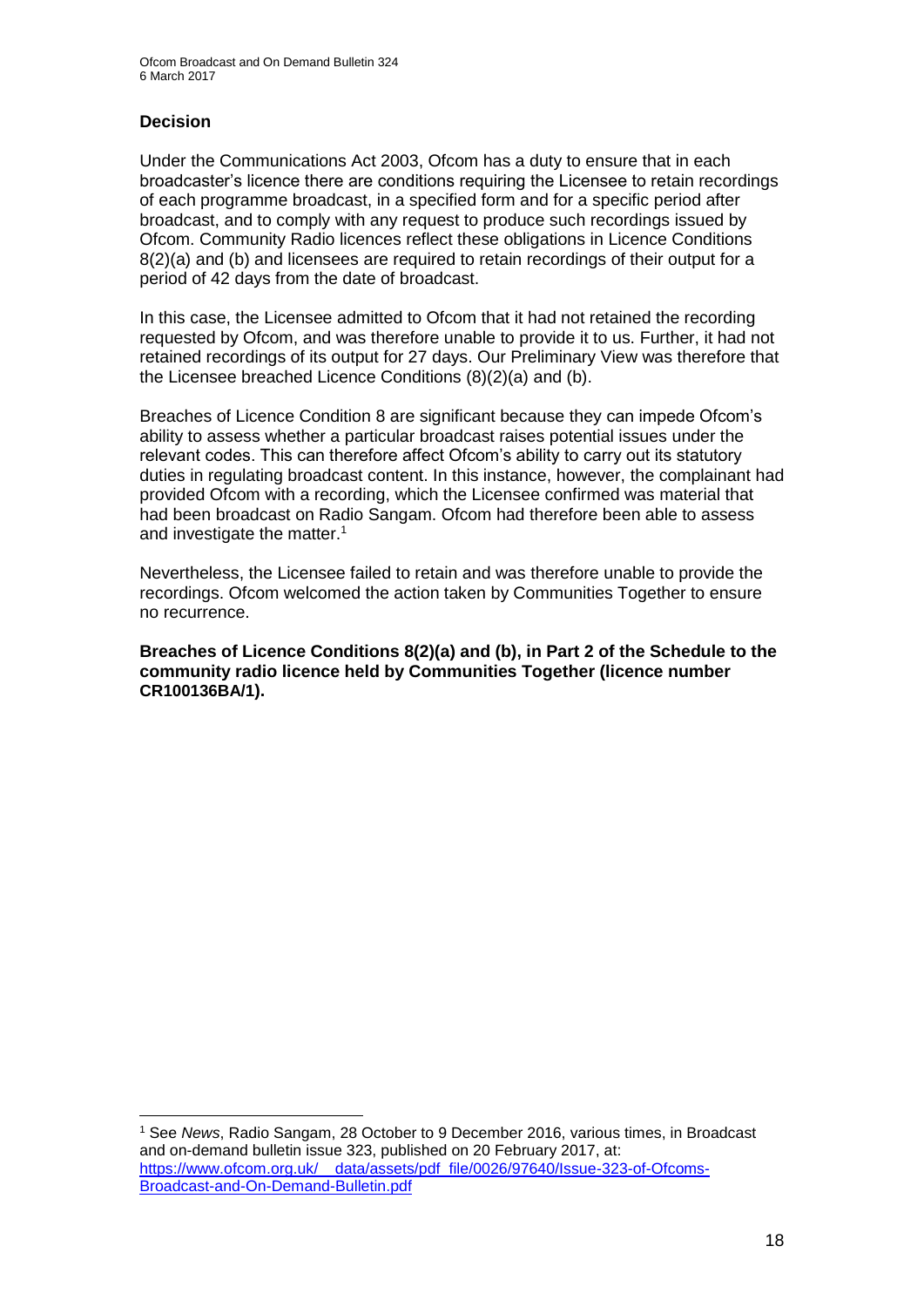# **Complaints assessed, not investigated**

Here are alphabetical lists of complaints that, after careful assessment, Ofcom has decided not to pursue between 13 and 26 February 2017 because they did not raise issues warranting investigation.

### **Complaints assessed under the Procedures for investigating breaches of content standards for television and radio**

For more information about how Ofcom assesses complaints about content standards on television and radio programmes, go to: [https://www.ofcom.org.uk/\\_\\_data/assets/pdf\\_file/0020/55109/breaches-content](https://www.ofcom.org.uk/__data/assets/pdf_file/0020/55109/breaches-content-standards.pdf)[standards.pdf](https://www.ofcom.org.uk/__data/assets/pdf_file/0020/55109/breaches-content-standards.pdf)

| Programme                                 | <b>Broadcaster</b>         | <b>Transmission</b><br>Date | <b>Categories</b>                               | <b>Number of</b><br>complaints |
|-------------------------------------------|----------------------------|-----------------------------|-------------------------------------------------|--------------------------------|
| The Place to Eat                          | $\overline{87V}$           | 30/01/2017                  | Promotion of                                    |                                |
|                                           |                            |                             | products/services                               |                                |
| <b>Emerald City</b>                       | 5Star                      | 15/02/2017                  | Advertising minutage                            | 1                              |
| Nightmare Tenants, Slum<br>Landlords      | 5Star                      | 16/02/2017                  | Offensive language                              | 1                              |
| Sex Pod (trailer)                         | 5Star                      | 09/02/2017                  | Scheduling                                      | 1                              |
| <b>BBC News</b>                           | BBC <sub>1</sub>           | 14/02/2017                  | Religious/Beliefs<br>discrimination/offence     | 1                              |
| <b>Call The Midwife</b>                   | BBC <sub>1</sub>           | 05/02/2017                  | Drugs, smoking, solvents<br>or alcohol          | 1                              |
| <b>Doctors</b>                            | BBC <sub>1</sub>           | 13/02/2017                  | Sexual material                                 | $\overline{2}$                 |
| EastEnders                                | BBC <sub>1</sub>           | 06/02/2017                  | Violence                                        | $\overline{3}$                 |
| EastEnders                                | BBC <sub>1</sub>           | 09/02/2017                  | Generally accepted<br>standards                 | 1                              |
| The Andrew Marr Show                      | BBC <sub>1</sub>           | 12/02/2017                  | Generally accepted<br>standards                 | $\mathbf{1}$                   |
| The Big Questions                         | BBC <sub>1</sub>           | 12/02/2017                  | Generally accepted<br>standards                 | 1                              |
| The Moorside                              | BBC <sub>1</sub>           | 31/01/2017                  | Fairness                                        | 1                              |
| The Moorside                              | BBC <sub>1</sub>           | 07/02/2017                  | Fairness                                        | 1                              |
| The Moorside                              | BBC <sub>1</sub>           | 14/02/2017                  | Flashing images/risk to<br>viewers who have PSE | $\mathbf{1}$                   |
| The Moorside                              | BBC <sub>1</sub>           | 14/02/2017                  | <b>Fairness</b>                                 | 1                              |
| <b>Tracey Ullman's Show</b>               | BBC <sub>1</sub>           | 03/02/2017                  | Religious/Beliefs<br>discrimination/offence     | $\overline{2}$                 |
| <b>Look North</b>                         | <b>BBC 1 North</b>         | 06/02/2017                  | Flashing images/risk to<br>viewers who have PSE | 1                              |
| Six Nations: Wales v<br>England (trailer) | <b>BBC 1 Wales</b>         | 08/02/2017                  | Race<br>discrimination/offence                  | 4                              |
| A Place to Call Home                      | BBC <sub>2</sub>           | 09/01/2017                  | Sexual material                                 | $\mathbf{1}$                   |
| A Place to Call Home                      | BBC <sub>2</sub>           | 10/02/2017                  | Sexual material                                 | 1                              |
| Catch Me If You Can                       | BBC <sub>2</sub>           | 12/02/2017                  | Offensive language                              | 1                              |
| Programming                               | <b>BBC News</b><br>Channel | 05/02/2017                  | Outside of remit                                | 1                              |
| The Papers                                | <b>BBC News</b><br>Channel | 12/02/2017                  | Generally accepted<br>standards                 | 1                              |
| Dance Anthems                             | <b>BBC Radio 1</b>         | 11/02/2017                  | Offensive language                              | 1                              |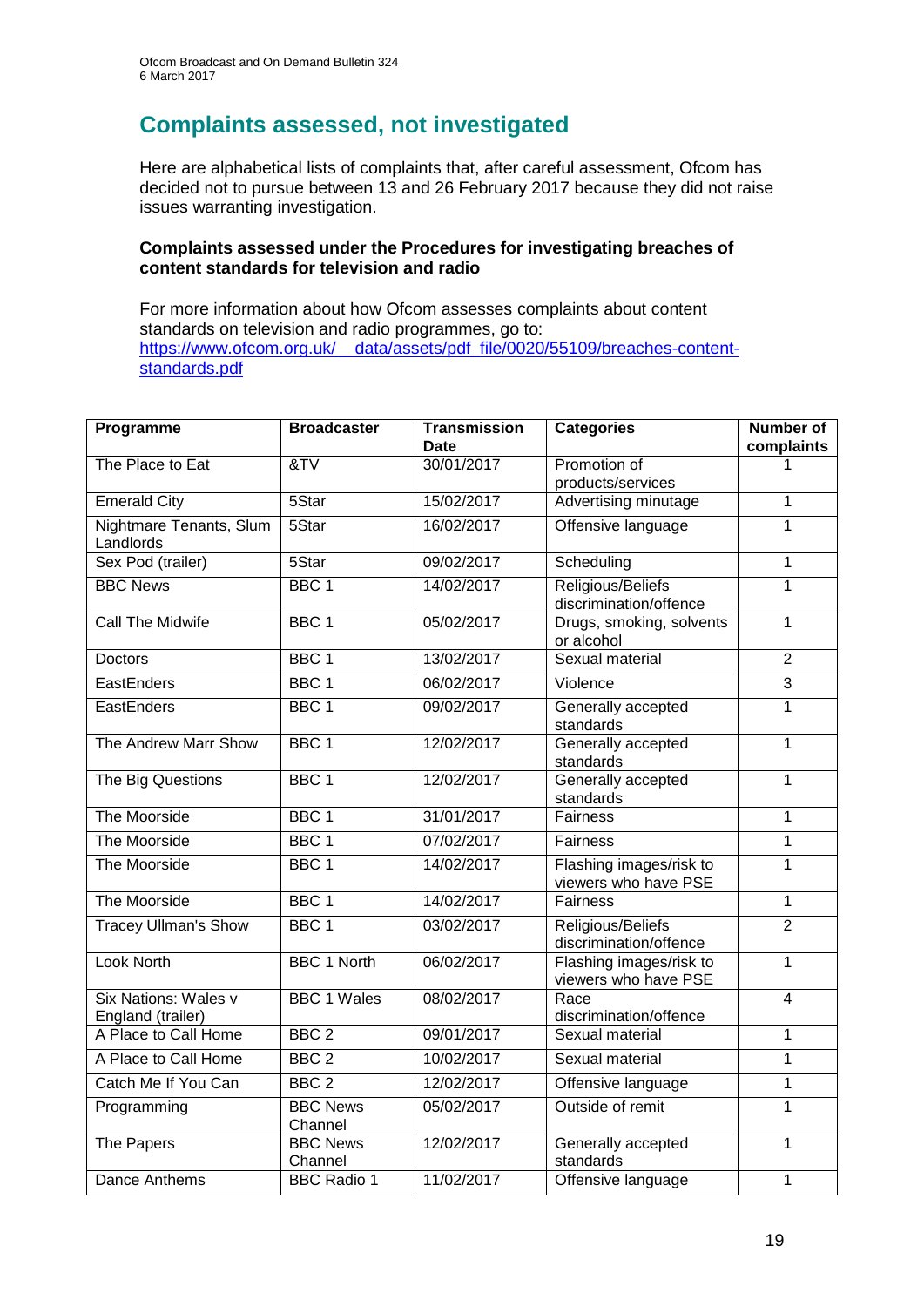| Programme                                              | <b>Broadcaster</b>         | <b>Transmission</b><br><b>Date</b> | <b>Categories</b>                           | <b>Number of</b><br>complaints |
|--------------------------------------------------------|----------------------------|------------------------------------|---------------------------------------------|--------------------------------|
| Book at Bedtime                                        | <b>BBC Radio 4</b>         | 15/02/2017                         | Generally accepted<br>standards             |                                |
| Jeffrey Bernard is Unwell                              | <b>BBC Radio 4</b>         | 18/02/2017                         | Offensive language                          | 3                              |
| What Does the K Stand<br>For?                          | <b>BBC Radio 4</b>         | 15/02/2017                         | Religious/Beliefs<br>discrimination/offence | 1                              |
| Afternoon Live                                         | <b>BBC Radio 5</b><br>Live | 07/02/2017                         | Generally accepted<br>standards             | 1                              |
| <b>UEFA Europe League</b><br>(trailer)                 | BT Sport 1                 | 31/01/2017                         | Materially misleading                       | 1                              |
| Channel 4 News                                         | Channel 4                  | 23/01/2017                         | Due impartiality/bias                       | 1                              |
| Channel 4 News                                         | Channel 4                  | 31/01/2017                         | Due impartiality/bias                       | $\overline{2}$                 |
| Channel 4 News                                         | Channel 4                  | 01/02/2017                         | Materially misleading                       | 1                              |
| Channel 4 News                                         | Channel 4                  | 01/02/2017                         | Privacy                                     | $\overline{2}$                 |
| Channel 4 News                                         | Channel 4                  | 02/02/2017                         | Due impartiality/bias                       | 1                              |
| Channel 4 News                                         | Channel 4                  | 03/02/2017                         | Due impartiality/bias                       | $\overline{2}$                 |
| Channel 4 News                                         | Channel 4                  | 04/02/2017                         | Religious/Beliefs<br>discrimination/offence | 1                              |
| <b>Channel 4 News</b>                                  | Channel 4                  | 06/02/2017                         | Due impartiality/bias                       | 1                              |
| <b>Channel 4 News</b>                                  | Channel 4                  | 08/02/2017                         | Race<br>discrimination/offence              | 14                             |
| Channel 4 News                                         | Channel 4                  | 09/02/2017                         | Due impartiality/bias                       | 1                              |
| Channel 4 News                                         | Channel 4                  | 10/02/2017                         | Due impartiality/bias                       | $\overline{2}$                 |
| Channel 4 News                                         | Channel 4                  | 13/02/2017                         | Under 18s in<br>programmes                  | $\overline{2}$                 |
| <b>Channel 4 News</b>                                  | Channel 4                  | 14/02/2017                         | Due impartiality/bias                       | 1                              |
| Channel 4 News                                         | Channel 4                  | 15/02/2017                         | Due impartiality/bias<br>1                  |                                |
| Lexus' sponsorship of<br>Drama on 4                    | Channel 4                  | 15/02/2017                         | Sponsorship credits                         | 1                              |
| <b>Naked Attraction</b>                                | Channel 4                  | 22/08/2016                         | Nudity                                      | 1                              |
| Supermarkets: Brexit and<br><b>Your Shrinking Shop</b> | Channel 4                  | 20/02/2017                         | Due impartiality/bias                       | 1                              |
| The Great British Skinny<br>Dip (trailer)              | Channel 4                  | 08/02/2017                         | <b>Nudity</b>                               |                                |
| The Last Leg                                           | Channel 4                  | 03/02/2017                         | Due impartiality/bias                       | 1                              |
| The Last Leg                                           | Channel 4                  | 03/02/2017                         | Religious/Beliefs<br>discrimination/offence | $\overline{2}$                 |
| The Problem with Dad                                   | Channel 4                  | 20/02/2017                         | Dangerous behaviour                         | 1                              |
| Autopsy: The Last Hours<br>of Amy Winehouse            | Channel 5                  | 15/02/2017                         | Suicide and self harm                       | $\overline{2}$                 |
| Benefit House: Me and<br>My 26 Kids                    | Channel 5                  | 10/02/2017                         | Offensive language                          | 1                              |
| Celebrity Big Brother                                  | Channel 5                  | 28/01/2017                         | Generally accepted<br>standards             | 1                              |
| <b>Celebrity Big Brother</b>                           | Channel 5                  | 01/02/2017                         | Drugs, smoking, solvents<br>or alcohol      | 15                             |
| Celebrity Big Brother                                  | Channel 5                  | 01/02/2017                         | Generally accepted<br>standards             | 6                              |
| Celebrity Big Brother                                  | Channel 5                  | 02/02/2017                         | Generally accepted<br>standards             | 10                             |
| Celebrity Big Brother                                  | Channel 5                  | 03/02/2017                         | Generally accepted<br>standards             | 36                             |
| <b>Celebrity Big Brother</b>                           | Channel 5                  | 03/02/2017                         | Voting                                      | 3                              |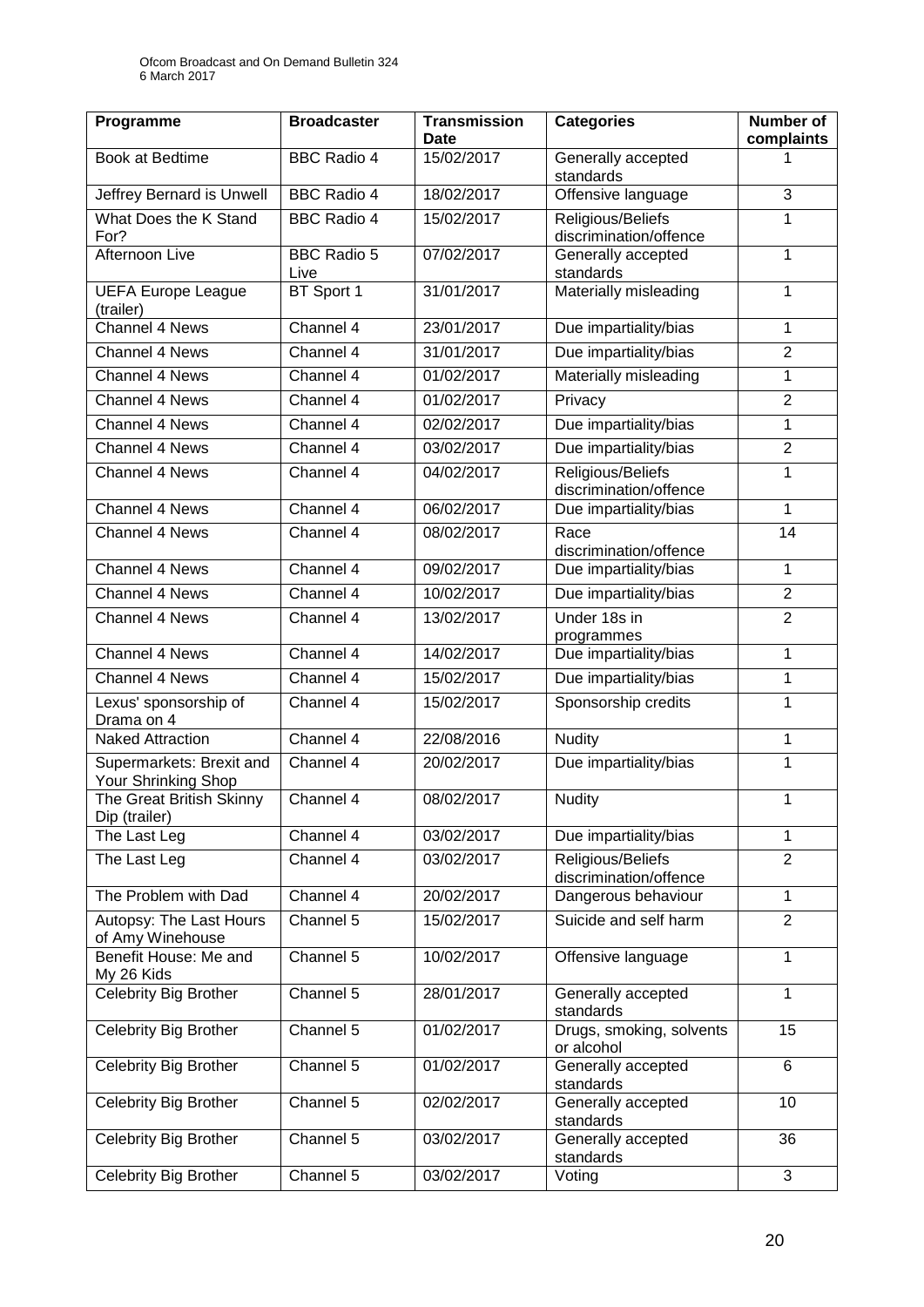| Programme                                                            | <b>Broadcaster</b>  | <b>Transmission</b><br><b>Date</b> | <b>Categories</b>                      | <b>Number of</b><br>complaints |
|----------------------------------------------------------------------|---------------------|------------------------------------|----------------------------------------|--------------------------------|
| <b>Grand Theft Auto UK</b>                                           | Channel 5           | 14/02/2017                         | Race<br>discrimination/offence         |                                |
| Loch Lomond: A Year in<br>the Wild                                   | Channel 5           | 07/02/2017                         | Materially misleading                  | 1                              |
| TV's 50 Greatest Magic<br><b>Tricks</b>                              | Channel 5           | 20/02/2017                         | Transgender<br>discrimination/offence  | 1                              |
| When Live TV Goes<br>Horribly Wrong                                  | Channel 5           | 05/02/2017                         | Generally accepted<br>standards        | 1                              |
| Alaskan Bush People                                                  | <b>Discovery HD</b> | 26/01/2017                         | Other                                  | 1                              |
| Advertisements                                                       | Drama               | 09/01/2017                         | Advertising minutage                   | 1                              |
| Hungryhouse's<br>sponsorship credits                                 | E <sub>4</sub>      | Various                            | Sponsorship credits                    | 1                              |
| Marvel's Agents of Shield<br>(trailer)                               | E <sub>4</sub>      | 10/02/2017                         | Generally accepted<br>standards        | 1                              |
| Men in Black                                                         | E <sub>4</sub>      | 12/02/2017                         | Offensive language                     | 1                              |
| <b>Timeless</b>                                                      | E <sub>4</sub>      | 15/02/2017                         | Other                                  | 1                              |
| Competitions                                                         | <b>Heart Radio</b>  | 18/02/2017                         | Competitions                           | 1                              |
| Ronnie O'Sullivan's<br>American Hustle                               | History             | 09/02/2017                         | Materially misleading                  | 1                              |
| 2Awesome: Freakish<br>(trailer)                                      | <b>ITV</b>          | 05/02/2017                         | Scheduling                             | 1                              |
| <b>Britain's Busiest</b><br>Motorway                                 | $\overline{IV}$     | 21/02/2017                         | Generally accepted<br>standards        | 1                              |
| Comparethemarket.com's<br>sponsorship of<br><b>Coronation Street</b> | <b>ITV</b>          | 15/02/2017                         | Sponsorship credits                    | 1                              |
| <b>Coronation Street</b>                                             | <b>ITV</b>          | 09/01/2017                         | Scheduling                             | 1                              |
| <b>Coronation Street</b>                                             | <b>ITV</b>          | 10/02/2017                         | Sexual material                        | 1                              |
| <b>Coronation Street</b>                                             | <b>ITV</b>          | 13/02/2017                         | Sexual material                        | $\overline{\mathbf{4}}$        |
| <b>Coronation Street</b>                                             | <b>ITV</b>          | 15/02/2017                         | Drugs, smoking, solvents<br>or alcohol | 1                              |
| <b>Coronation Street</b>                                             | <b>ITV</b>          | 15/02/2017                         | Race<br>discrimination/offence         | 1                              |
| Coronation Street                                                    | <b>ITV</b>          | 23/02/2017                         | Sexual material                        | $\mathbf{1}$                   |
| Emmerdale                                                            | <b>ITV</b>          | 13/02/2017                         | Sexual material                        | 1                              |
| Emmerdale                                                            | <b>ITV</b>          | 16/02/2017                         | Generally accepted<br>standards        | 1                              |
| Emmerdale                                                            | $\overline{IV}$     | 23/02/2017                         | Other                                  | 1                              |
| Emmerdale                                                            | ITV                 | 23/02/2017                         | Sexual material                        | 1                              |
| <b>Good Morning Britain</b>                                          | <b>ITV</b>          | 21/01/2017                         | Generally accepted<br>standards        | $\overline{2}$                 |
| <b>Heart of House's</b><br>sponsorship of Loose<br>Women             | <b>ITV</b>          | 09/02/2017                         | Sponsorship credits                    | 1                              |
| <b>ITV News</b>                                                      | <b>ITV</b>          | 30/01/2017                         | Offensive language                     | 1                              |
| <b>ITV News</b>                                                      | <b>ITV</b>          | 06/02/2017                         | Due impartiality/bias                  | 1                              |
| <b>ITV News</b>                                                      | <b>ITV</b>          | 16/02/2017                         | Due impartiality/bias                  | 1                              |
| <b>ITV News</b>                                                      | <b>ITV</b>          | 17/02/2017                         | Privacy                                | 1                              |
| Jeremy Kyle's<br><b>Emergency Room</b>                               | <b>ITV</b>          | 02/02/2017                         | Materially misleading                  | 8                              |
| Loose Women                                                          | <b>ITV</b>          | 24/06/2015                         | Materially misleading                  | 11                             |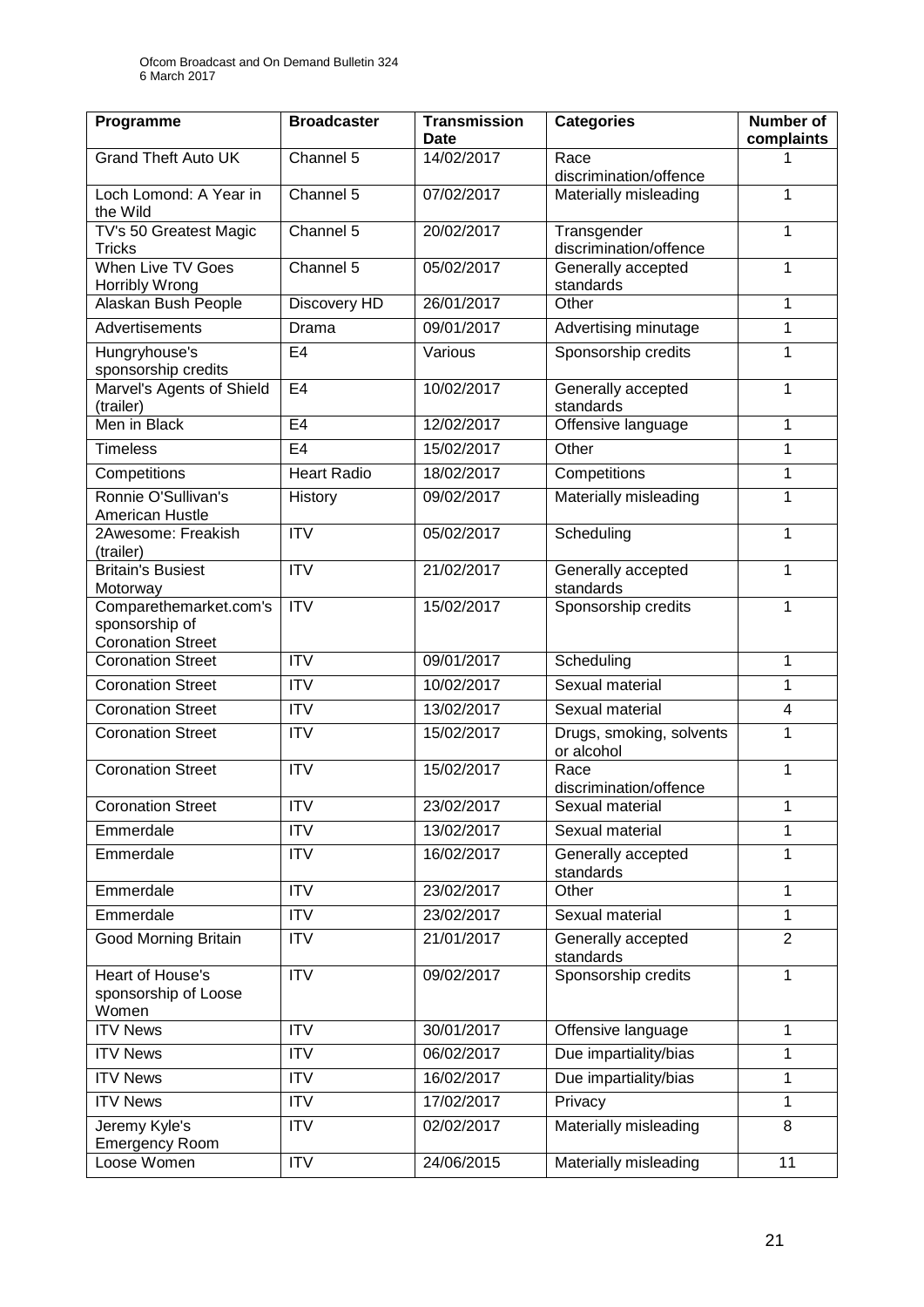| Programme                                                             | <b>Broadcaster</b>      | <b>Transmission</b><br><b>Date</b> | <b>Categories</b>                | <b>Number of</b><br>complaints |
|-----------------------------------------------------------------------|-------------------------|------------------------------------|----------------------------------|--------------------------------|
| Sainsbury's sponsorship<br>of ITV Showcase Drama                      | $\overline{ITV}$        | 05/02/2017                         | Sponsorship credits              |                                |
| Sainsbury's sponsorship<br>of ITV Showcase Drama                      | $\overline{ITV}$        | 20/02/2017                         | Sponsorship credits              | 1                              |
| <b>Six Nations</b>                                                    | <b>ITV</b>              | 04/02/2017                         | Competitions                     | 1                              |
| Six Nations (trailer)                                                 | <b>ITV</b>              | 03/02/2017                         | Materially misleading            | 1                              |
| The Brit Awards 2017                                                  | <b>ITV</b>              | 22/02/1994                         | Due impartiality/bias            | 1                              |
| The Brit Awards 2017                                                  | $\overline{ITV}$        | 22/02/2017                         | Generally accepted<br>standards  | 1                              |
| The Brit Awards 2017                                                  | $\overline{ITV}$        | 22/02/2017                         | Nudity                           | $\overline{3}$                 |
| The Brit Awards 2017                                                  | <b>ITV</b>              | 22/02/2017                         | Other                            | 3                              |
| The Chase: Celebrity<br>Special                                       | <b>ITV</b>              | 15/01/2017                         | Offensive language               | $\overline{2}$                 |
| The Good Karma<br>Hospital                                            | $\overline{ITV}$        | 19/02/2017                         | Gender<br>discrimination/offence | 1                              |
| The Good Karma                                                        | $\overline{\text{ITV}}$ | 19/02/2017                         | Generally accepted               | 1                              |
| Hospital<br>The Good Karma                                            | $\overline{ITV}$        | 19/02/2017                         | standards<br>Nudity              | 1                              |
| Hospital                                                              |                         |                                    |                                  |                                |
| The Jeremy Kyle Show                                                  | <b>ITV</b>              | 13/02/2017                         | Race<br>discrimination/offence   | 1                              |
| The Voice UK                                                          | $\overline{ITV}$        | 18/02/2017                         | Other                            | 1                              |
| The Wine Show                                                         | <b>ITV</b>              | 17/02/2017                         | Race<br>discrimination/offence   | 1                              |
| This Morning                                                          | $\overline{ITV}$        | 03/02/2017                         | Offensive language               | 1                              |
| This Morning                                                          | <b>ITV</b>              | 06/02/2017                         | Generally accepted<br>standards  | 23                             |
| This Morning                                                          | <b>ITV</b>              | 17/02/2017                         | Generally accepted<br>standards  | 1                              |
| This Morning                                                          | <b>ITV</b>              | 17/02/2017                         | 1<br>Harm                        |                                |
| <b>ITV News London</b>                                                | <b>ITV</b> London       | 02/02/2017                         | Due impartiality/bias            | 1                              |
| <b>Family Guy</b>                                                     | ITV2                    | 16/02/2017                         | Race<br>discrimination/offence   | 1                              |
| Ibiza Weekender XXL                                                   | ITV <sub>2</sub>        | 05/02/2017                         | Sexual material                  | 1                              |
| Release the Hounds                                                    | ITV2                    | 09/02/2017                         | Animal welfare                   | 1                              |
| Aviva Equity Release's<br>sponsorship of<br>Afternoons on ITV3        | ITV3                    | 04/02/2017                         | Sponsorship credits              | 1                              |
| <b>Aviva Equity Release's</b><br>sponsorship of<br>Afternoons on ITV3 | ITV3                    | 13/02/2017                         | Sponsorship credits              | 1                              |
| Specsavers audiologists'<br>sponsorship of ITV3<br>Mornings           | ITV3                    | 01/02/2017                         | Sponsorship credits              | 1                              |
| Specsavers audiologists'<br>sponsorship of ITV3<br>Mornings           | ITV3                    | 15/02/2017                         | Sponsorship credits              | 1                              |
| Specsavers audiologists'<br>sponsorship of ITV3<br>Mornings           | ITV3                    | Various                            | Sponsorship credits              | 3                              |
| Diet Coke's sponsorship<br>of Dinner Date                             | <b>ITVBe</b>            | 01/02/2017                         | Sponsorship credits              | 1                              |
| <b>KTV Live Launch</b>                                                | <b>KTV</b>              | 22/01/2017                         | Crime and disorder               | 1                              |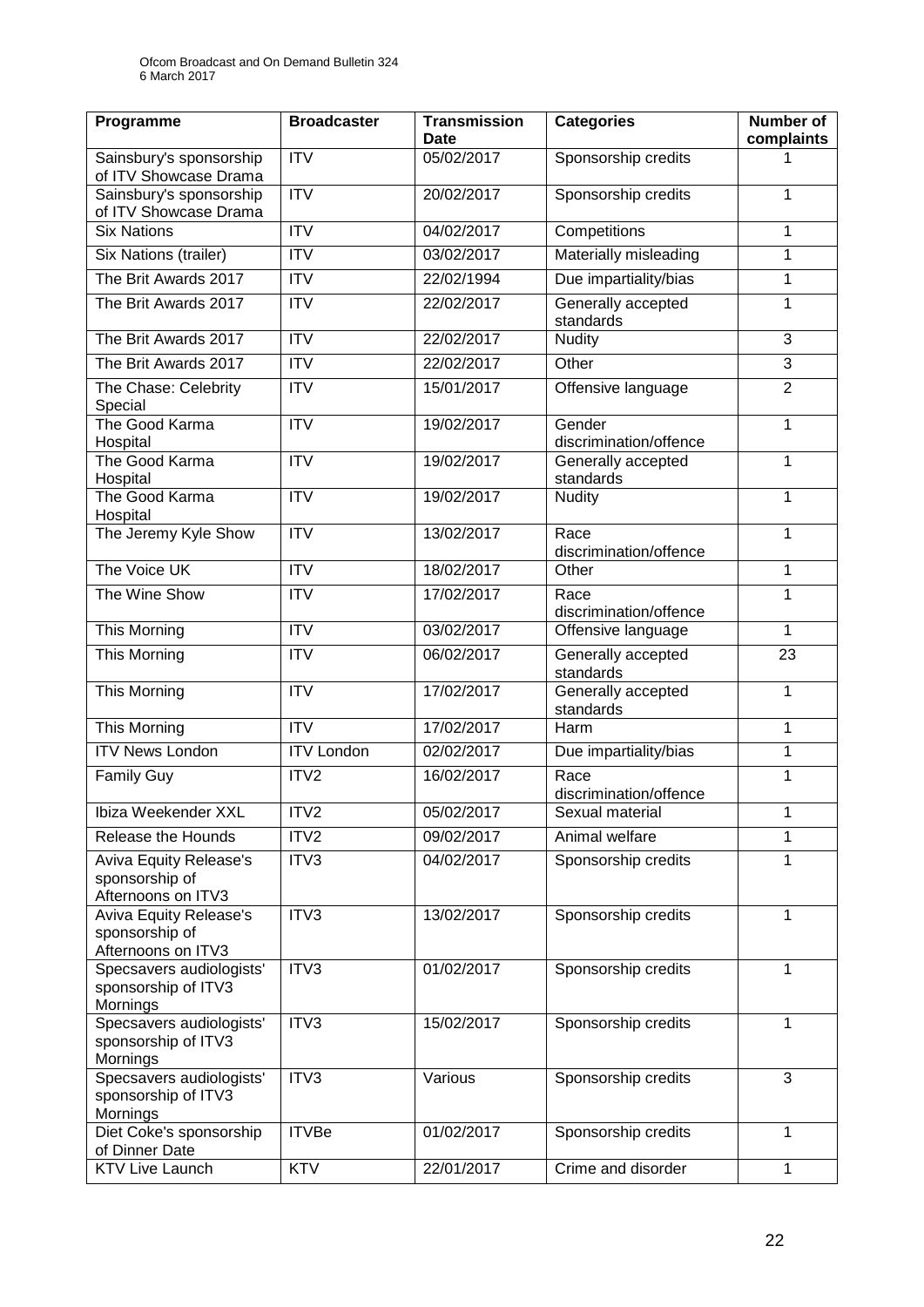| Programme                                                             | <b>Broadcaster</b>           | <b>Transmission</b><br>Date | <b>Categories</b>                           | <b>Number of</b><br>complaints |
|-----------------------------------------------------------------------|------------------------------|-----------------------------|---------------------------------------------|--------------------------------|
| James O'Brien                                                         | <b>LBC 97.3 FM</b>           | 30/01/2017                  | Due impartiality/bias                       |                                |
| James O'Brien                                                         | <b>LBC 97.3 FM</b>           | 10/02/2017                  | Generally accepted<br>standards             | 1                              |
| James O'Brien                                                         | <b>LBC 97.3 FM</b>           | 13/02/2017                  | Race<br>discrimination/offence              | 1                              |
| Matt Frei                                                             | LBC 97.3 FM                  | 28/01/2017                  | Due accuracy                                | 1                              |
| Matt Frei                                                             | LBC 97.3 FM                  | 04/02/2017                  | Race<br>discrimination/offence              | 1                              |
| Nigel Farage                                                          | LBC 97.3 FM                  | 23/02/2017                  | Race<br>discrimination/offence              | 1                              |
| Sex and Relationships                                                 | <b>LBC 97.3 FM</b>           | 11/02/2017                  | Sexual material                             | $\overline{2}$                 |
| Sheila Fogarty                                                        | LBC 97.3 FM                  | 14/02/2016                  | Crime and disorder                          | 1                              |
| <b>Steve Allen</b>                                                    | LBC 97.3 FM                  | 20/01/2017                  | Generally accepted<br>standards             | 1                              |
| <b>Steve and Karen</b><br><b>Breakfast Show</b>                       | <b>Metro Radio</b>           | 08/02/2017                  | Generally accepted<br>standards             | 1                              |
| Absolute Zero                                                         | Movies 4 Men                 | 17/02/2017                  | Outside of remit                            | 1                              |
| PSL T20 Highlights                                                    | Prime TV                     | 27/01/2017                  | Sponsorship credits                         | 1                              |
| <b>Chris Moyles</b>                                                   | Radio X                      | 01/02/2017                  | Generally accepted<br>standards             | 1                              |
| Born to Kill (trailer)                                                | Really                       | 03/02/2017                  | Generally accepted<br>standards             | $\mathbf{1}$                   |
| <b>Press Preview</b>                                                  | <b>Sky News</b>              | 06/02/2017                  | Generally accepted<br>standards             | 3                              |
| <b>Sky News</b>                                                       | <b>Sky News</b>              | 04/02/2017                  | Due impartiality/bias                       | $\overline{2}$                 |
| <b>Sky News</b>                                                       | <b>Sky News</b>              | 09/02/2017                  | Due accuracy                                | 1                              |
| <b>Sky News</b>                                                       | <b>Sky News</b>              | 13/02/2017                  | Religious/Beliefs<br>discrimination/offence | 1                              |
| <b>Sky News</b>                                                       | <b>Sky News</b>              | 14/04/2017                  | Due impartiality/bias                       | $\mathbf{1}$                   |
| Sky News with Colin<br><b>Brazier</b>                                 | <b>Sky News</b>              | 15/02/2017                  | Due impartiality/bias                       | 1                              |
| <b>Sky Sports News</b>                                                | <b>Sky News</b>              | 13/02/2017                  | Generally accepted<br>standards             | $\mathbf{1}$                   |
| Sunrise                                                               | <b>Sky News</b>              | 09/02/2017                  | Generally accepted<br>standards             | 3                              |
| Royal London's<br>sponsorship                                         | <b>Sky Sports</b><br>News HQ | 04/02/2017                  | Sponsorship                                 | $\mathbf{1}$                   |
| Sky TV promotion                                                      | Sky1                         | 29/01/2017                  | Materially misleading                       | 1                              |
| Supergirl                                                             | Sky1                         | 04/02/2017                  | Sexual material                             | 1                              |
| <b>STV News at Six</b>                                                | $\overline{\text{STV}}$      | 13/02/2017                  | Due impartiality/bias                       | 1                              |
| Adnan Sami Competition                                                | Sunrise Radio                | 19/02/2017                  | Competitions                                | 1                              |
| Latin Hot                                                             | Swindon 105.5<br><b>FM</b>   | 28/01/2017                  | Generally accepted<br>standards             | $\mathbf{1}$                   |
| Latin Hot                                                             | Swindon 105.5<br><b>FM</b>   | 28/01/2017                  | Offensive language                          | $\mathbf{1}$                   |
| Latin Hot                                                             | Swindon 105.5<br><b>FM</b>   | 11/02/2017                  | Offensive language                          | 1                              |
| News Eye                                                              | Takbeer TV                   | 29/12/2016                  | Due impartiality/bias                       | $\mathbf{1}$                   |
| Late Nights with Iain Lee                                             | <b>Talk Radio</b>            | 22/12/2016                  | Offensive language                          | 1                              |
| Conspiracy Theory with<br>Jesse Ventura: Is Global<br>Warming a Hoax? | <b>TCM</b>                   | 10/01/2017                  | Materially misleading                       | 1                              |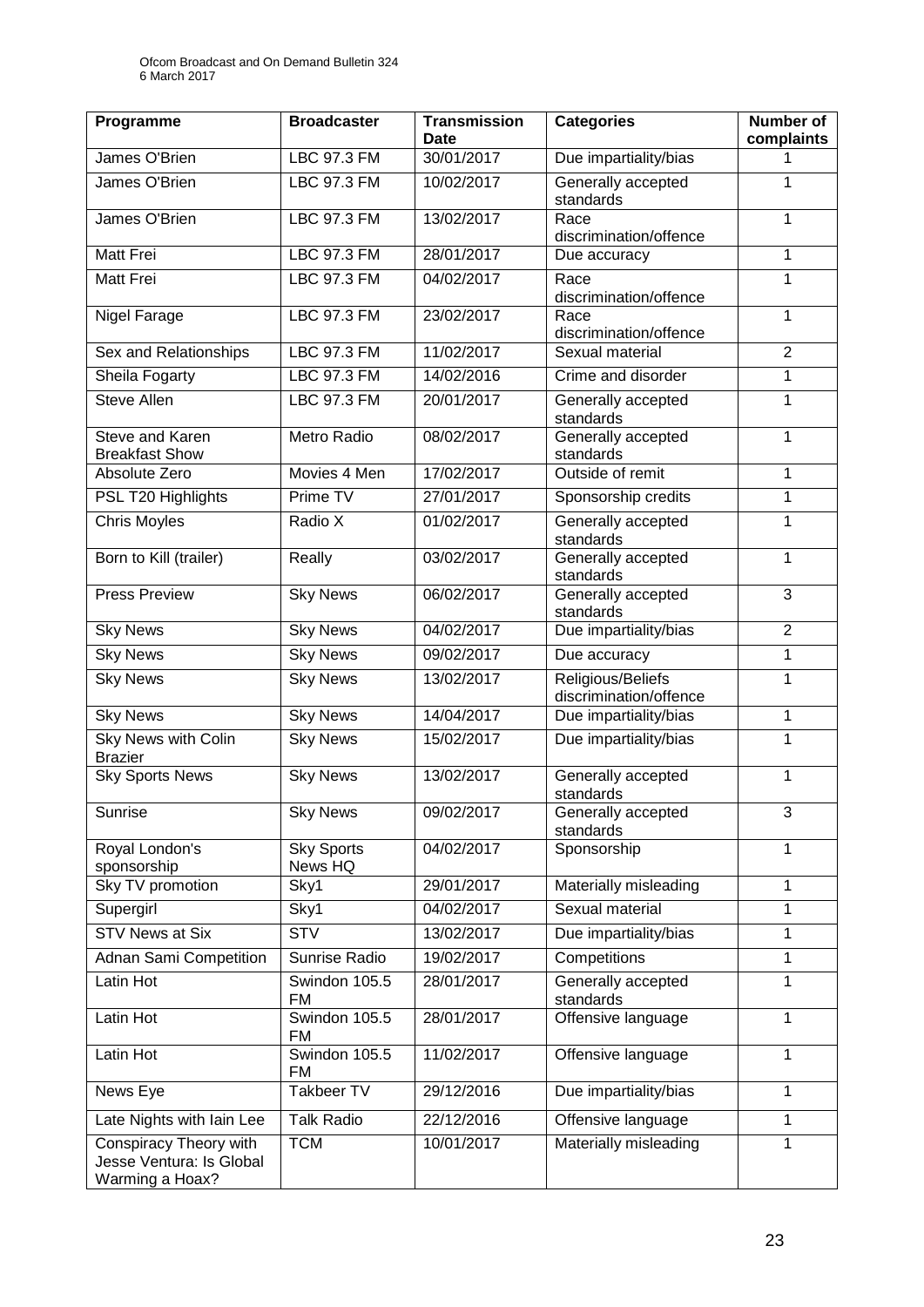| Programme            | <b>Broadcaster</b> | <b>Transmission</b><br>Date | <b>Categories</b>      | <b>Number of</b><br>complaints |
|----------------------|--------------------|-----------------------------|------------------------|--------------------------------|
| Händig Man Sökes     | TV3 (Sweden)       | 06/02/2017                  | Gender                 |                                |
| (Handy Man Wanted)   |                    |                             | discrimination/offence |                                |
| Händig Man Sökes     | TV3 (Sweden)       | 07/02/2017                  | Gender                 |                                |
| (Handy Man Wanted)   |                    |                             | discrimination/offence |                                |
| Gupshup with Mehboob | <b>TV99</b>        | 09/01/2017                  | Promotion of           |                                |
| Khan                 |                    |                             | products/services      |                                |
| <b>Charity Show</b>  | Ummah Channel      | 07/01/2017                  | Charity appeals        |                                |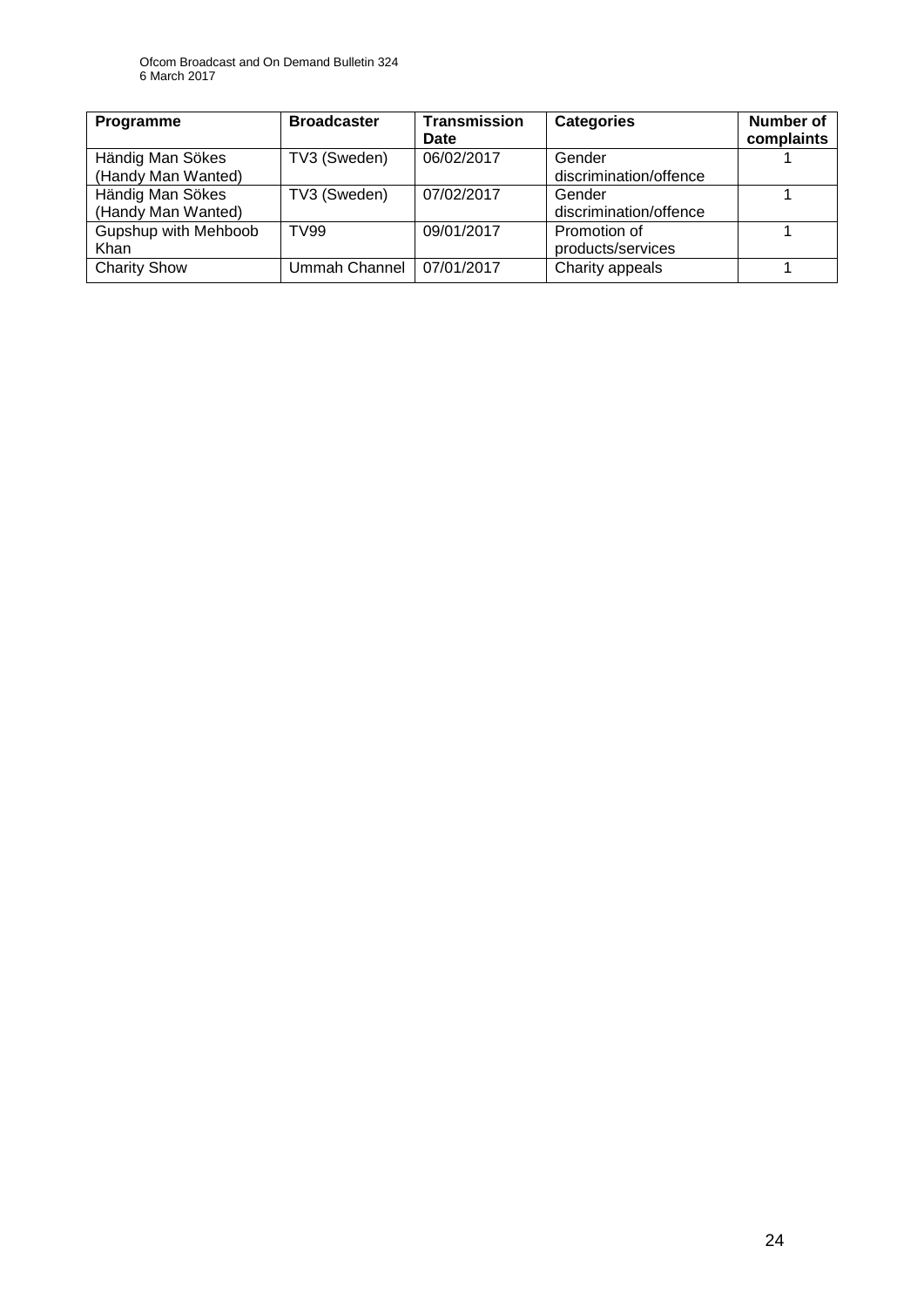# **Complaints outside of remit**

Here are alphabetical lists of complaints received by Ofcom that fell outside of our remit. This is because Ofcom is not responsible for regulating the issue complained about. For example, the complaints were about the content of television, radio or on demand adverts, accuracy in BBC programmes or an on demand service does not fall within the scope of regulation.

For more information about what Ofcom's rules cover, go to: [http://consumers.ofcom.org.uk/complain/tv-and-radio-complaints/what-does-ofcom](http://consumers.ofcom.org.uk/complain/tv-and-radio-complaints/what-does-ofcom-cover/)[cover/](http://consumers.ofcom.org.uk/complain/tv-and-radio-complaints/what-does-ofcom-cover/)

### **Complaints about television or radio programmes**

For more information about how Ofcom assesses complaints about television and radio programmes, go to:

[https://www.ofcom.org.uk/\\_\\_data/assets/pdf\\_file/0020/55109/breaches-content](https://www.ofcom.org.uk/__data/assets/pdf_file/0020/55109/breaches-content-standards.pdf)[standards.pdf](https://www.ofcom.org.uk/__data/assets/pdf_file/0020/55109/breaches-content-standards.pdf)

| Programme                       | <b>Broadcaster</b>  | <b>Transmission Date</b> | <b>Categories</b>     | <b>Number of</b><br>complaints |
|---------------------------------|---------------------|--------------------------|-----------------------|--------------------------------|
| EastEnders                      | BBC <sub>1</sub>    | 10/01/2017               | Outside of remit      |                                |
| <b>BBC Wales Today</b>          | <b>BBC 1 Wales</b>  | 20/02/2017               | Due impartiality/bias |                                |
| Advertisement                   | <b>CBS Reality</b>  | 22/02/2017               | Advertising content   |                                |
| Trainspotting T2<br>competition | Channel 4           | 21/01/2017               | Competitions          |                                |
| Latin Hot                       | Swindon 105.5<br>FM | 18/02/2010               | Outside of remit      |                                |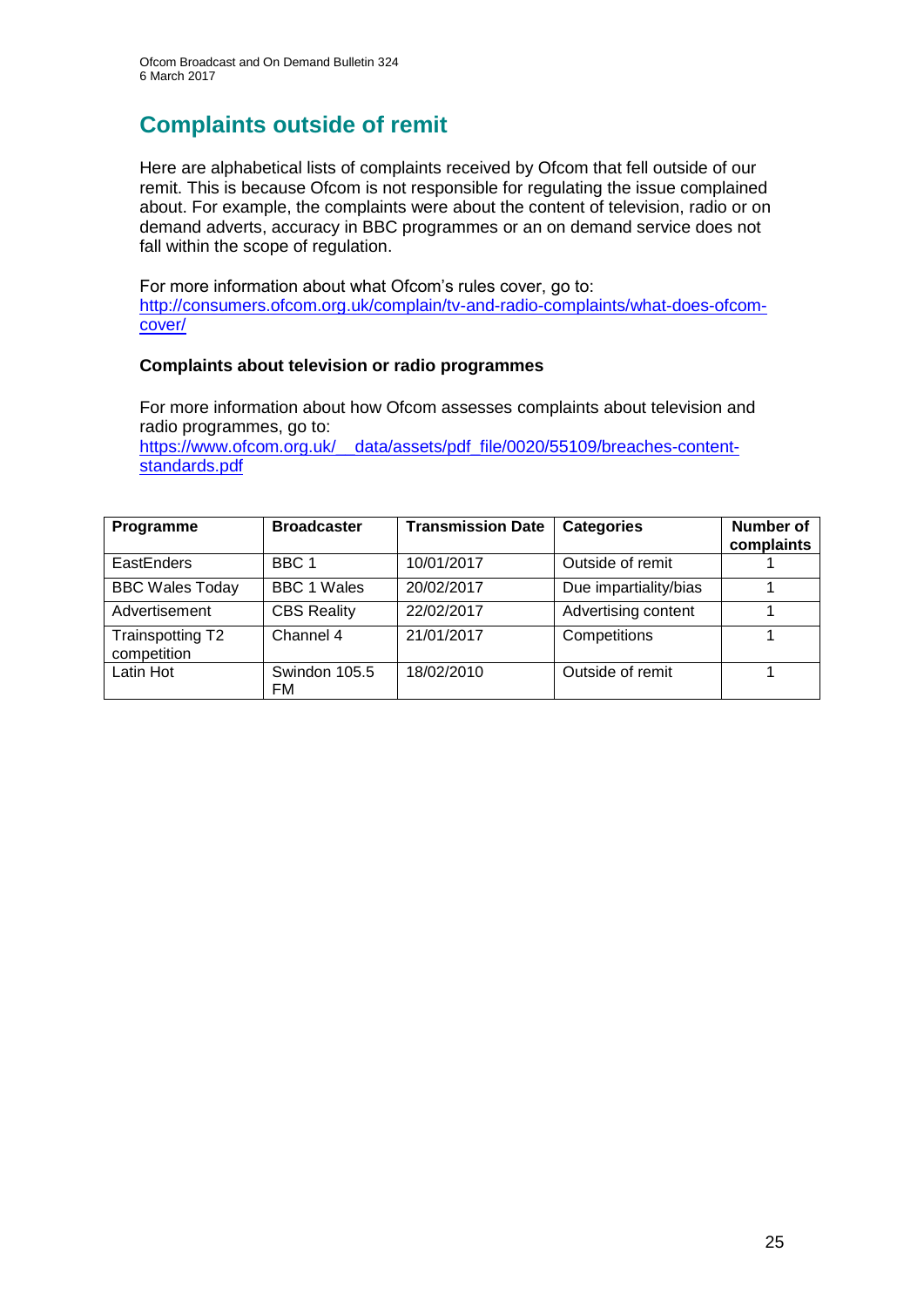# **Investigations List**

If Ofcom considers that a broadcaster or service provider may have breached its codes, rules, licence condition or other regulatory requirements, it will start an investigation.

**It is important to note that an investigation by Ofcom does not necessarily mean the broadcaster or service provider has done anything wrong. Not all investigations result in breaches of the codes, rules, licence conditions or other regulatory requirements being recorded.**

Here are alphabetical lists of new investigations launched between 13 and 26 February 2017.

**Investigations launched under the Procedures for investigating breaches of content standards for television and radio**

| Programme               | <b>Broadcaster</b>                | <b>Transmission date</b> |
|-------------------------|-----------------------------------|--------------------------|
| The Lobby               | Al Jazeera UK                     | Various                  |
| East Midlands Today     | <b>BBC</b>                        | 30/01/2017               |
| <b>ITV News</b>         | <b>ITV</b>                        | 28/01/2017               |
| Grace to You            | <b>Premier Christian</b><br>Radio | 25/01/2017               |
| <b>Sky News Tonight</b> | Sky                               | 20/02/2017               |

For more information about how Ofcom assesses complaints and conducts investigations about content standards on television and radio programmes, go to: [https://www.ofcom.org.uk/\\_\\_data/assets/pdf\\_file/0020/55109/breaches-content](https://www.ofcom.org.uk/__data/assets/pdf_file/0020/55109/breaches-content-standards.pdf)[standards.pdf](https://www.ofcom.org.uk/__data/assets/pdf_file/0020/55109/breaches-content-standards.pdf)

#### **Investigations launched under the Procedures for the consideration and adjudication of Fairness and Privacy complaints**

| <b>Programme</b> | <b>Broadcaster</b> | <b>Transmission date</b>   |
|------------------|--------------------|----------------------------|
| Watchdog         | BBC 1              | 16 and 30 November<br>2016 |
| The Lobby        | Al Jazeera UK      | 12 January 2017            |

For more information about how Ofcom considers and adjudicates upon Fairness and Privacy complaints about television and radio programmes, go to: https://www.ofcom.org.uk/ data/assets/pdf\_file/0031/57388/fairness-privacy[complaints.pdf](https://www.ofcom.org.uk/__data/assets/pdf_file/0031/57388/fairness-privacy-complaints.pdf)